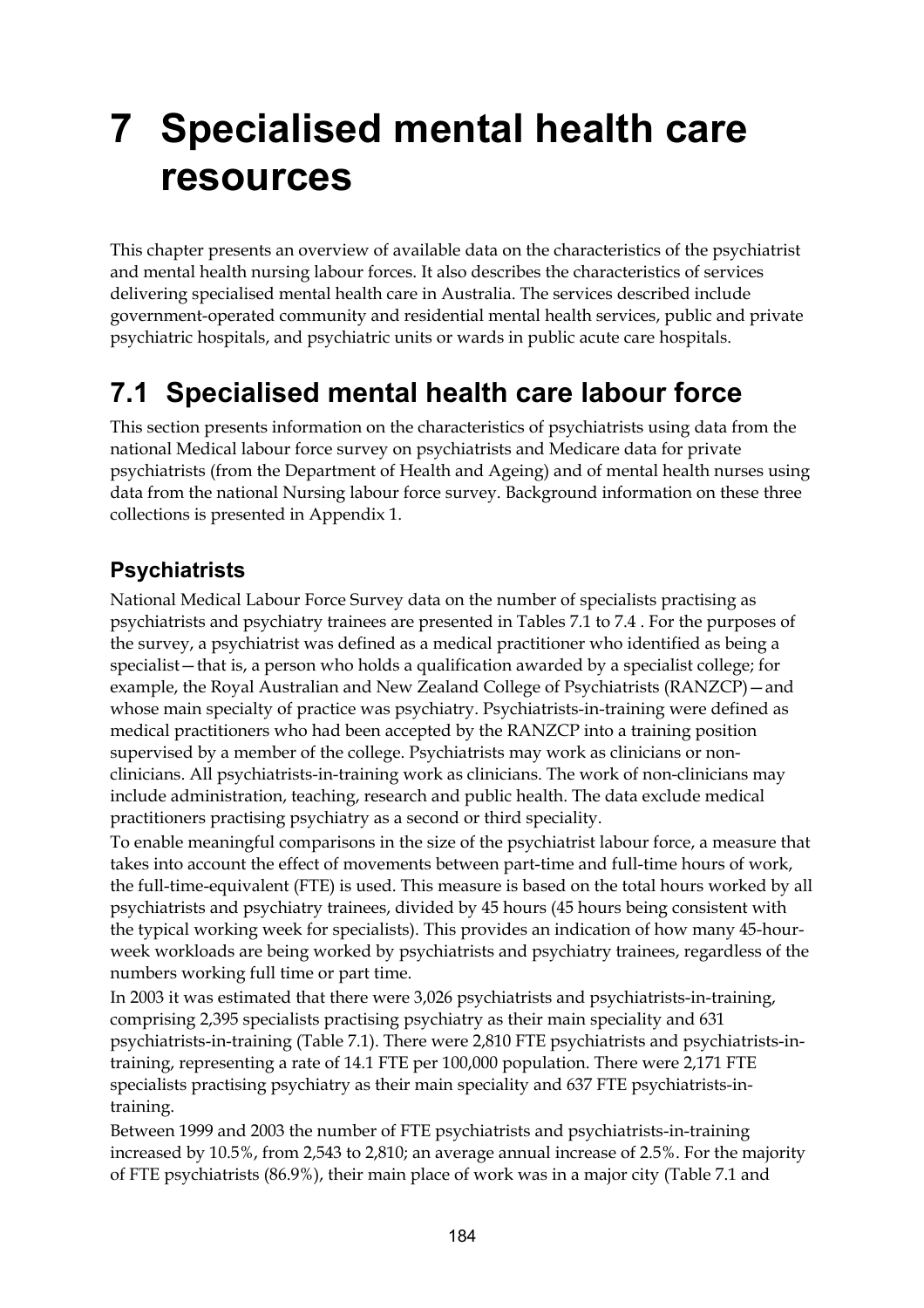Figure 1.23), and this has been the case since 1999. Major cities had 18.5 FTE psychiatrists and psychiatrists-in-training per 100,000 population, and there were 5.0, 3.5 and 2.5 FTE psychiatrists and psychiatrists-in-training per 100,000 population in inner regional, outer regional, remote and very remote areas respectively. Little or no variation has been seen in this pattern since 1999.

Of the estimated 3,026 psychiatrists and psychiatrists-in-training in Australia in 2003, 1,972 (65.2%) were male and 1,054 (34.8%) were female (Table 7.2). Only 30.7% of FTE psychiatrists and psychiatrists-in-training were female, reflecting the difference in average weekly hours worked by males and females.

The average annual increase in FTE female psychiatrists and psychiatrists-in-training between 1999 and 2003 (3.4%) was greater than for males (2.0%) (Table 7.2). Between 1999 and 2003, the proportion of female FTE trainees rose from 42.0% to 51.2%.

In 2003 the majority of FTE psychiatrists in Australia were clinicians (1,964), compared with 208 non-clinicians. Most clinician and non-clinician FTE psychiatrists were males (74.7% and 78.8% respectively) (Table 7.2).

The main age group for FTE psychiatrists in 2003 was 45–54 years (32.7% for clinicians and 35.1% for non-clinicians), and the majority of FTE psychiatrists-in-training were aged under 35 years (56.0%) (Table 7.3). The proportion of FTE psychiatrists who were clinicians was between 88.9% and 98.4% across all age groups. There were 523 FTE psychiatrists working as clinicians in the 55–64 age group, and 214 FTE psychiatrists aged 65 and over.

In 2003 the jurisdiction with the highest number of FTE psychiatrists and psychiatrists-intraining per 100,000 population was the Northern Territory (21.4), followed by Victoria (17.9). Queensland had the lowest, with 10.2 per 100,000 population (Table 7.4).

### **Psychiatrists in private practice**

Based on Medicare Benefits Schedule fee income, the estimated number of full-timeequivalent private psychiatrists for 2004–05 was 1062.9 (Table 7.5). The majority were located in major cities (939.7, or 88.4%). Victoria (7.1) was the jurisdiction with the highest number of full-time-equivalent private psychiatrists per 100,000 population.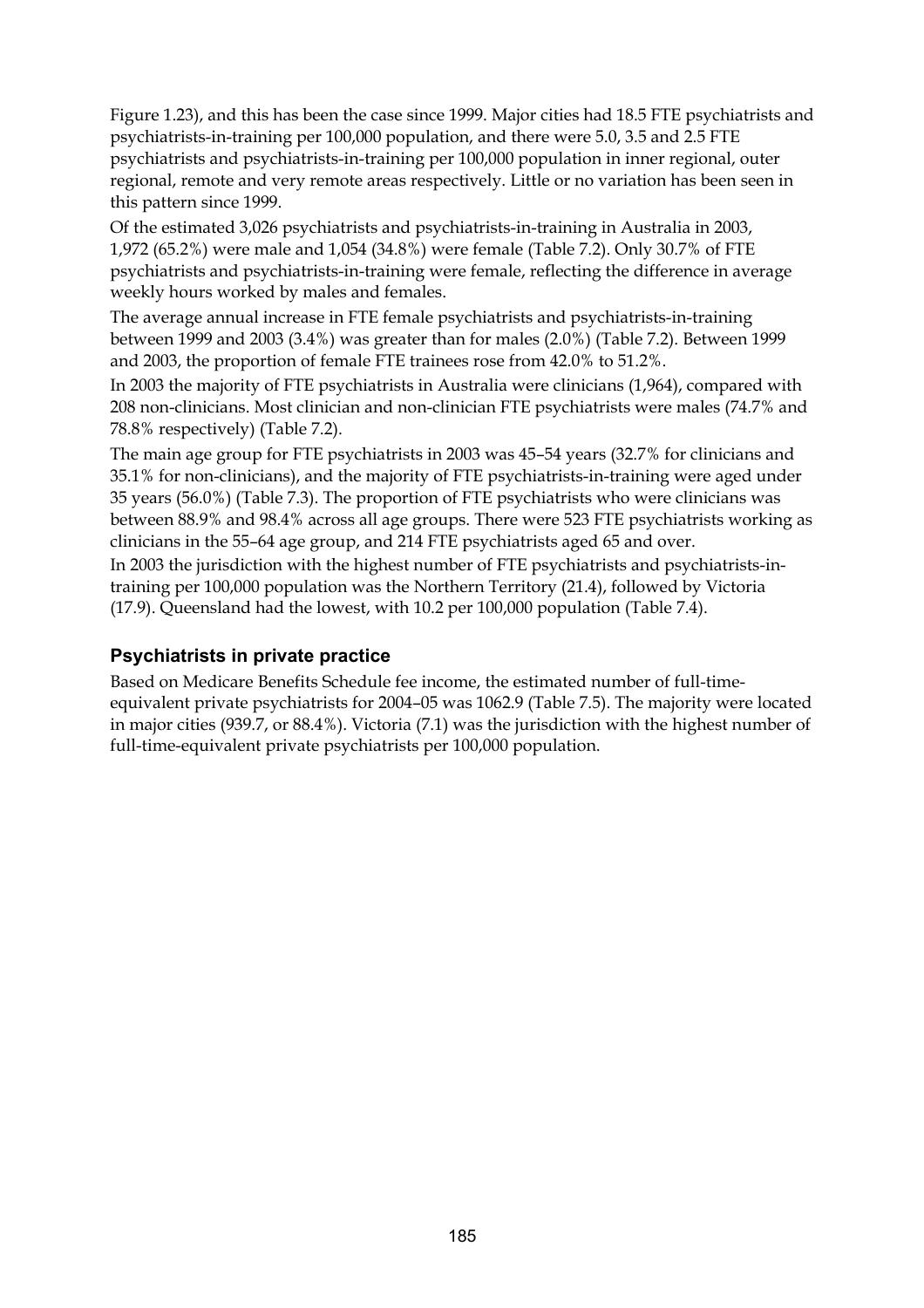|                        |                |                                                                                                      |                                                              |       |       | Average<br>annual |
|------------------------|----------------|------------------------------------------------------------------------------------------------------|--------------------------------------------------------------|-------|-------|-------------------|
|                        | 1999           | 2000                                                                                                 | 2001                                                         | 2002  | 2003  | change (%)        |
|                        |                |                                                                                                      | Psychiatrists (clinicians and non-clinicians) <sup>(b)</sup> |       |       |                   |
| Major city             | 1,825          | 1,871                                                                                                | 1,805                                                        | 2,019 | 2,066 | 3.2               |
| Inner regional         | 185            | 154                                                                                                  | 180                                                          | 221   | 203   | 2.2               |
| Outer regional         | 55             | 57                                                                                                   | 49                                                           | 49    | 53    | $-1.0$            |
| Remote and very remote | 10             | 6                                                                                                    | $\overline{7}$                                               | 8     | 10    | $-0.8$            |
| Not reported           | 33             | 66                                                                                                   | 60                                                           | 70    | 63    | 17.5              |
| Total                  | 2,109          | 2,153                                                                                                | 2,100                                                        | 2,367 | 2,395 | 3.2               |
|                        |                |                                                                                                      | Psychiatrists-in-training <sup>(c)</sup>                     |       |       |                   |
| Major city             | 500            | 495                                                                                                  | 554                                                          | 509   | 549   | 2.4               |
| Inner regional         | 23             | 38                                                                                                   | 35                                                           | 34    | 36    | 11.2              |
| Outer regional         | 16             | 17                                                                                                   | 10                                                           | 17    | 23    | 9.8               |
| Remote and very remote | $\overline{4}$ | 3                                                                                                    | 3                                                            | 1     | 3     | $-11.0$           |
| Not reported           | 16             | 22                                                                                                   | 29                                                           | 26    | 21    | 8.1               |
| Total                  | 559            | 575                                                                                                  | 632                                                          | 587   | 631   | 3.1               |
| Major city             | 2,324          | 2,366                                                                                                | Total psychiatrists and psychiatrists-in-training<br>2,359   | 2,527 | 2,614 | 3.0               |
| Inner regional         | 209            | 191                                                                                                  | 215                                                          | 256   | 238   | 3.3               |
| Outer regional         | 71             | 74                                                                                                   | 59                                                           | 65    | 76    | 1.7               |
| Remote and very remote | 15             | 10                                                                                                   | 10                                                           | 9     | 13    | $-3.5$            |
| Not reported           | 48             | 87                                                                                                   | 89                                                           | 97    | 84    | 15.0              |
| Total                  | 2,667          | 2,728                                                                                                | 2,732                                                        | 2,954 | 3,026 | 3.2               |
|                        |                | FTE <sup>(d)</sup>                                                                                   | psychiatrists (clinicians and non-clinicians) <sup>(b)</sup> |       |       |                   |
| Major city             | 1,715          | 1,779                                                                                                | 1,696                                                        | 1,866 | 1,887 | 2.4               |
| Inner regional         | 171            | 145                                                                                                  | 161                                                          | 197   | 172   | 0.1               |
| Outer regional         | 52             | 48                                                                                                   | 40                                                           | 45    | 50    | $-1.1$            |
| Remote and very remote | 9              | 6                                                                                                    | $\overline{7}$                                               | 6     | 9     | $-2.3$            |
| Not reported           | 34             | 53                                                                                                   | 56                                                           | 64    | 49    | 9.5               |
| Total                  | 1,977          | 2,038                                                                                                | 1,960                                                        | 2,178 | 2,171 | 2.4               |
|                        |                | $FTE^{\overline{(d)}}$                                                                               | psychiatrists-in-training <sup>(c)</sup>                     |       |       |                   |
| Major city             | 506            | 494                                                                                                  | 554                                                          | 501   | 554   | 2.3               |
| Inner regional         | 23             | 39                                                                                                   | 34                                                           | 34    | 36    | 11.4              |
| Outer regional         | 18             | 18                                                                                                   | 11                                                           | 14    | 21    | 4.5               |
| Remote and very remote | 4              | 4                                                                                                    | 4                                                            | 1     | 4     | $-3.3$            |
| Not reported           | 14             | 21                                                                                                   | 30                                                           | 24    | 22    | 12.5              |
| Total                  | 566            | 576                                                                                                  | 632                                                          | 574   | 637   | 3.0               |
|                        |                | FTE <sup>(d)</sup>                                                                                   | psychiatrists and psychiatrists-in-training                  |       |       |                   |
| Major city             | 2,221          | 2,271                                                                                                | 2,249                                                        | 2,364 | 2,440 | 2.4               |
| Inner regional         | 194            | 184                                                                                                  | 194                                                          | 231   | 208   | 1.7               |
| Outer regional         | $70\,$         | 67                                                                                                   | 52                                                           | 59    | 71    | $0.5\,$           |
| Remote and very remote | 14             | 10                                                                                                   | 10                                                           | 7     | 13    | $-2.7$            |
| Not reported           | 48             | 77                                                                                                   | 87                                                           | 88    | 73    | 10.9              |
| Total                  | 2,543          | 2,613                                                                                                | 2,592                                                        | 2,750 | 2,810 | 2.5               |
|                        |                | FTE <sup>(d)</sup> psychiatrists and psychiatrists-in-training per 100,000 population <sup>(e)</sup> |                                                              |       |       |                   |
| Major city             | 17.7           | 17.9                                                                                                 | 17.5                                                         | 18.1  | 18.5  | 1.1               |
| Inner regional         | $5.0\,$        | 4.6                                                                                                  | 4.8                                                          | 5.7   | 5.0   | 0.1               |
| Outer regional         | 3.5            | 3.3                                                                                                  | 2.6                                                          | 2.9   | 3.5   | $-0.1$            |
| Remote and very remote | 2.8            | 1.9                                                                                                  | 2.0                                                          | 1.4   | 2.5   | $-2.9$            |
| Not reported           |                |                                                                                                      |                                                              |       |       |                   |

### **Table 7.1: Psychiatrists and psychiatrists-in-training(a), by Remoteness Area of main place of work, Australia, 1999 to 2003**

(a) These medical practitioner numbers were estimated using Medical Labour Force Survey data, which have been weighted to match the available registration data by assuming that the characteristics of non-respondents and re

 **Total 13.4 13.6 13.4 14.0 14.1 1.3**

(b) Psychiatrists are those that identified themselves as being a specialist—that is, a person who holds a qualification awarded by a specialist<br>college; for example, the Royal Australian and New Zealand College of Psychia

psychiatry. Excludes medical practitioners practising psychiatry as a second or third speciality.<br>(c) A medical practitioner who has been accepted by the RANZCP into a training position supervised by a member of the colleg

(e) Rates are crude rates based on the estimated resident population of Australia at 31 December of the reference year.

. . Not applicable. *Source:* AIHW Medical Labour Force Survey.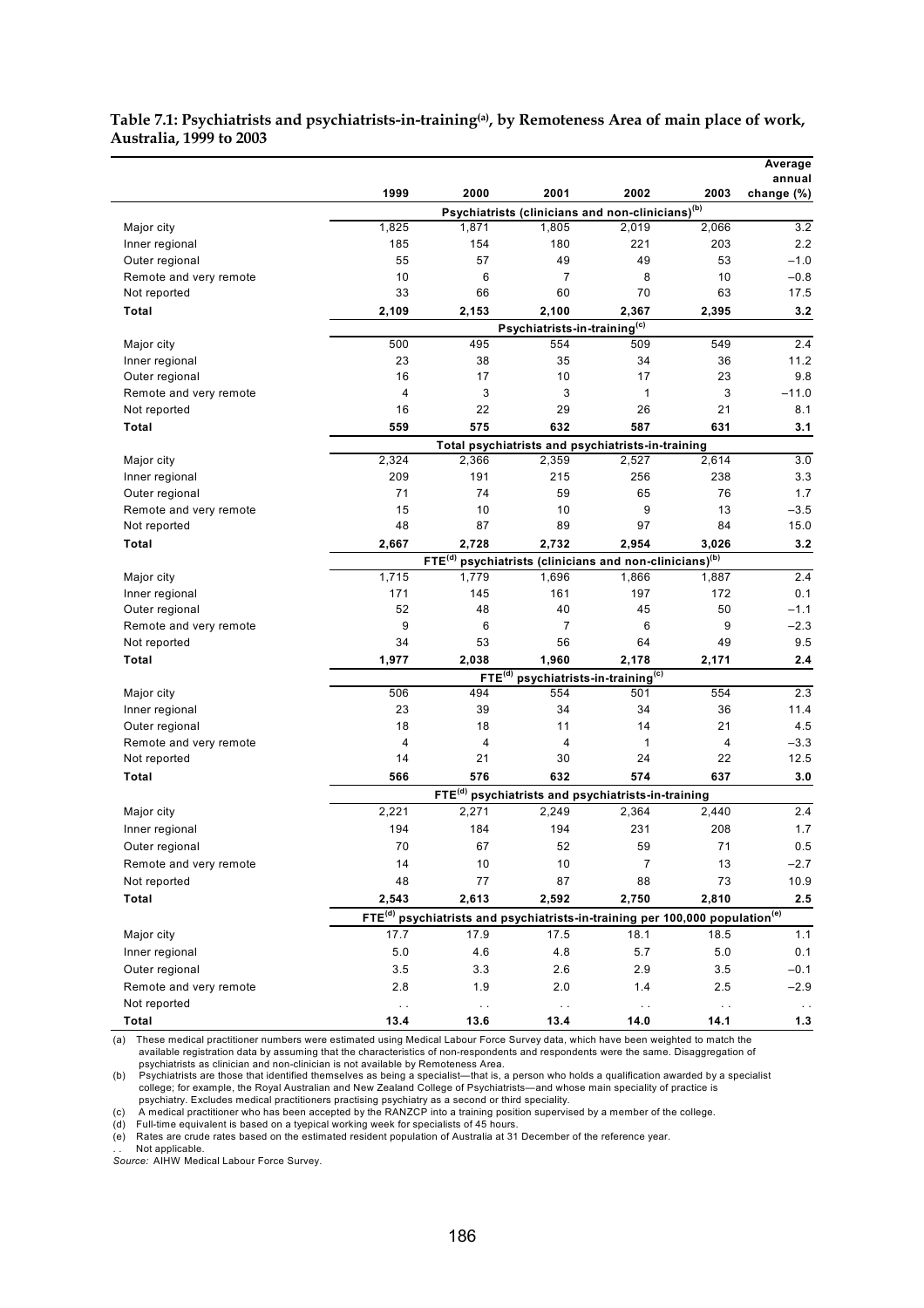|                      |                                                   |                                                                                                            |                                                                      |                                          |       | Average annual |  |  |  |
|----------------------|---------------------------------------------------|------------------------------------------------------------------------------------------------------------|----------------------------------------------------------------------|------------------------------------------|-------|----------------|--|--|--|
|                      | 1999                                              | 2000                                                                                                       | 2001                                                                 | 2002                                     | 2003  | change (%)     |  |  |  |
|                      |                                                   |                                                                                                            | Psychiatrists <sup>(b)</sup>                                         |                                          |       |                |  |  |  |
| <b>Clinicians</b>    |                                                   |                                                                                                            |                                                                      |                                          |       |                |  |  |  |
| Male                 | 1,397                                             | 1,443                                                                                                      | 1,376                                                                | 1,505                                    | 1,525 | 2.2            |  |  |  |
| Female               | 594                                               | 547                                                                                                        | 564                                                                  | 661                                      | 652   | 2.4            |  |  |  |
| Total <sup>(c)</sup> | 1,991                                             | 1,989                                                                                                      | 1,940                                                                | 2,167                                    | 2,177 | 2.3            |  |  |  |
| Non-clinicians       |                                                   |                                                                                                            |                                                                      |                                          |       |                |  |  |  |
| Male                 | 83                                                | 111                                                                                                        | 108                                                                  | 151                                      | 157   | 17.3           |  |  |  |
| Female               | 35                                                | 53                                                                                                         | 52                                                                   | 49                                       | 61    | 14.9           |  |  |  |
| Total <sup>(c)</sup> | 118                                               | 164                                                                                                        | 160                                                                  | 200                                      | 218   | 16.6           |  |  |  |
|                      |                                                   |                                                                                                            | Psychiatrists-in-training <sup>(d)</sup>                             |                                          |       |                |  |  |  |
| Male                 | 309                                               | 323                                                                                                        | 313                                                                  | 290                                      | 290   | $-1.6$         |  |  |  |
| Female               | 249                                               | 252                                                                                                        | 319                                                                  | 297                                      | 341   | 8.2            |  |  |  |
| Total <sup>(c)</sup> | 559                                               | 575                                                                                                        | 632                                                                  | 587                                      | 631   | 3.1            |  |  |  |
|                      | Total psychiatrists and psychiatrists-in-training |                                                                                                            |                                                                      |                                          |       |                |  |  |  |
| Male                 | 1,790                                             | 1,876                                                                                                      | 1,797                                                                | 1,946                                    | 1,972 | 2.5            |  |  |  |
| Female               | 878                                               | 852                                                                                                        | 934                                                                  | 1,008                                    | 1,054 | 4.7            |  |  |  |
| Total <sup>(c)</sup> | 2,667                                             | 2,728                                                                                                      | 2,732                                                                | 2,954                                    | 3,026 | 3.2            |  |  |  |
|                      |                                                   |                                                                                                            | FTE <sup>(e)</sup> psychiatrists <sup>(b)</sup>                      |                                          |       |                |  |  |  |
| <b>Clinicians</b>    |                                                   |                                                                                                            |                                                                      |                                          |       |                |  |  |  |
| Male                 | 1,375                                             | 30                                                                                                         | 1,342                                                                | 1,469                                    | 1,467 | 1.6            |  |  |  |
| Female               | 481                                               | 437                                                                                                        | 456                                                                  | 519                                      | 494   | 0.7            |  |  |  |
| Total <sup>(c)</sup> | 1,858                                             | 1,870                                                                                                      | 1,797                                                                | 1,989                                    | 1,964 | 1.4            |  |  |  |
| Non-clinicians       |                                                   |                                                                                                            |                                                                      |                                          |       |                |  |  |  |
| Male                 | 86                                                | 122                                                                                                        | 108                                                                  | 144                                      | 164   | 17.5           |  |  |  |
| Female               | 37                                                | 47                                                                                                         | 53                                                                   | 46                                       | 45    | 5.0            |  |  |  |
| Total <sup>(c)</sup> | 123                                               | 168                                                                                                        | 161                                                                  | 190                                      | 208   | 14.0           |  |  |  |
|                      |                                                   | FTE <sup>(e)</sup>                                                                                         |                                                                      | psychiatrists-in-training <sup>(d)</sup> |       |                |  |  |  |
| Male                 | 328                                               | 336                                                                                                        | 327                                                                  | 299                                      | 310   | $-1.4$         |  |  |  |
| Female               | 238                                               | 240                                                                                                        | 305                                                                  | 275                                      | 326   | 8.2            |  |  |  |
| Total <sup>(c)</sup> | 566                                               | 576                                                                                                        | 632                                                                  | 574                                      | 637   | 3.0            |  |  |  |
|                      |                                                   |                                                                                                            | FTE <sup>(e)</sup> total psychiatrists and psychiatrists-in-training |                                          |       |                |  |  |  |
| Male                 | 1,790                                             | 1,889                                                                                                      | 1,777                                                                | 1,911                                    | 1,941 | 2.0            |  |  |  |
| Female               | 757                                               | 725                                                                                                        | 814                                                                  | 840                                      | 864   | 3.4            |  |  |  |
| Total <sup>(c)</sup> | 2,543                                             | 2,613                                                                                                      | 2,592                                                                | 2,750                                    | 2,810 | 2.5            |  |  |  |
|                      |                                                   | FTE <sup>(e)</sup> total psychiatrists and psychiatrists-in-training per 100,000 population <sup>(f)</sup> |                                                                      |                                          |       |                |  |  |  |
| Male                 | 18.9                                              | 19.8                                                                                                       | 18.3                                                                 | 19.5                                     | 19.5  | 0.8            |  |  |  |
| Female               | 7.9                                               | 7.5                                                                                                        | 8.3                                                                  | 8.4                                      | 8.6   | 2.1            |  |  |  |
| Total <sup>(c)</sup> | 13.4                                              | 13.6                                                                                                       | 13.3                                                                 | 13.9                                     | 14.1  | $1.3$          |  |  |  |

### **Table 7.2: Psychiatrists and psychiatrists-in-training(a), by sex, Australia, 1999 to 2003**

(a) These medical practitioner numbers were estimated using Medical Labour Force Survey data, which have been weighted to match the available registration data by assuming that the characteristics of non-respondents and respondents were the same.

(b) Psychiatrists are those that identified themselves as being a specialist—that is, a person who holds a qualification awarded by a specialist college; for example, the Royal Australian and New Zealand College of Psychiatrists—and whose main speciality of practice is psychiatry. Excludes medical practitioners practising psychiatry as a second or third speciality.

(c) Figures may not add to totals due to rounding.

(d) A medical practitioner who has been accepted by the RANZCP into a training position supervised by a member of the college.

(e) Full-time equivalent is based on a typical working week for specialists of 45 hours.

(f) Rates are crude rates based on the estimated resident population of Australia at 31 December of the reference year.

*Source:* AIHW Medical Labour Force Survey.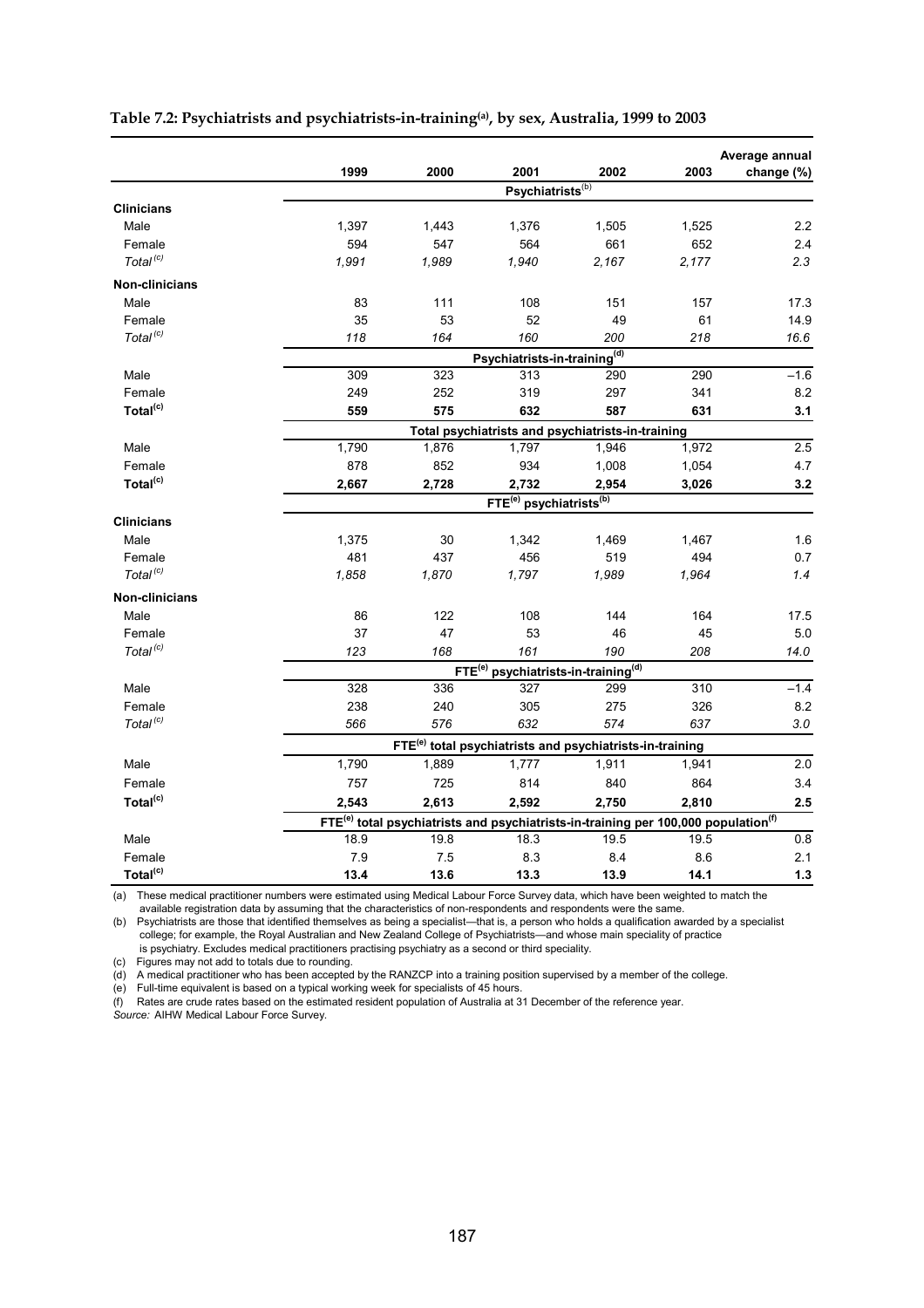|                      |                |                         |                                                 |                                                                      |              | Average<br>annual |
|----------------------|----------------|-------------------------|-------------------------------------------------|----------------------------------------------------------------------|--------------|-------------------|
|                      | 1999           | 2000                    | 2001<br>Psychiatrists <sup>(b)</sup>            | 2002                                                                 | 2003         | change (%)        |
| <b>Clinicians</b>    |                |                         |                                                 |                                                                      |              |                   |
| Less than 35         | 128            | 80                      | 79                                              | 72                                                                   | 72           | $-13.4$           |
| $35 - 44$            | 565            | 596                     | 575                                             | 539                                                                  | 583          | 0.8               |
| $45 - 54$            | 643            | 620                     | 547                                             | 678                                                                  | 659          | 0.6               |
| $55 - 64$            | 408            | 471                     | 506                                             | 598                                                                  | 563          | 8.4               |
| 65 and over          | 247            | 222                     | 232                                             | 279                                                                  | 300          | 5.0               |
| Total <sup>(c)</sup> | 1,991          | 1,989                   | 1,940                                           | 2,167                                                                | 2,177        | 2.3               |
| Non-clinicians       |                |                         |                                                 |                                                                      |              |                   |
| Less than 35         | $\overline{7}$ | 13                      | 13                                              | 6                                                                    | $\mathbf{1}$ | $-38.5$           |
| $35 - 44$            | 29             | 55                      | 58                                              | 53                                                                   | 71           | 25.1              |
| $45 - 54$            | 40             | 51                      | 44                                              | 74                                                                   | 69           | 14.6              |
| $55 - 64$            | 29             | 28                      | 28                                              | 44                                                                   | 51           | 15.2              |
| 65 and over          | 13             | 17                      | 18                                              | 23                                                                   | 36           | 29.0              |
| Total <sup>(c)</sup> | 118            | 164                     | 160                                             | 200                                                                  | 218          | 16.6              |
|                      |                |                         | Psychiatrists-in-training <sup>(d)</sup>        |                                                                      |              |                   |
| Less than 35         | 275            | 347                     | 392                                             | 346                                                                  | 350          | 6.2               |
| $35 - 44$            | 159            | 139                     | 132                                             | 148                                                                  | 174          | 2.3               |
| $45 - 54$            |                |                         |                                                 | 93                                                                   | 108          | 3.3               |
|                      | 95             | 82                      | 100                                             |                                                                      |              |                   |
| 55-64                | 15             | 5                       | 3                                               | 0                                                                    | 0            | $-100.0$          |
| 65 and over          | 15             | 3                       | 6                                               | 0                                                                    | $\mathbf 0$  | $-100.0$          |
| Total <sup>(c)</sup> | 559            | 575                     | 632                                             | 587                                                                  | 631          | 3.1               |
|                      |                |                         |                                                 | Total psychiatrists and psychiatrists-in-training                    |              |                   |
| Less than 35         | 409            | 440                     | 483                                             | 425                                                                  | 423          | 0.8               |
| $35 - 44$            | 754            | 790                     | 765                                             | 741                                                                  | 828          | 2.4               |
| $45 - 54$            | 778            | 753                     | 691                                             | 845                                                                  | 835          | 1.8               |
| 55-64                | 452            | 505                     | 536                                             | 642                                                                  | 614          | 8.0               |
| 65 and over          | 274            | 242                     | 256                                             | 302                                                                  | 325          | 4.4               |
| Total <sup>(c)</sup> | 2,667          | 2,728                   | 2,732                                           | 2,954                                                                | 3,026        | 3.2               |
|                      |                |                         | FTE <sup>(e)</sup> psychiatrists <sup>(b)</sup> |                                                                      |              |                   |
| <b>Clinicians</b>    |                |                         |                                                 |                                                                      |              |                   |
| Less than 35         | 117            | 74                      | 68                                              | 61                                                                   | 61           | $-15.0$           |
| $35 - 44$            | 516            | 556                     | 532                                             | 489                                                                  | 520          | 0.2               |
| $45 - 54$            | 644            | 632                     | 549                                             | 669                                                                  | 643          | 0.0               |
| 55-64                | 392            | 452                     | 488                                             | 564                                                                  | 523          | 7.5               |
| 65 and over          | 185            | 155                     | 159                                             | 201                                                                  | 214          | 3.7               |
| Total <sup>(c)</sup> | 1,858          | 1,870                   | 1,797                                           | 1,989                                                                | 1,964        | 1.4               |
| Non-clinicians       |                |                         |                                                 |                                                                      |              |                   |
| Less than 35         | $\overline{7}$ | 14                      | 4                                               | 9                                                                    | $\mathbf{1}$ | $-38.5$           |
| $35 - 44$            | 29             | 56                      | 63                                              | 49                                                                   | 65           | 22.4              |
| $45 - 54$            | 46             | 58                      | 51                                              | 78                                                                   | 73           | 12.2              |
| $55 - 64$            | 30             | 31                      | 31                                              | 36                                                                   | 50           | 13.6              |
| 65 and over          | 11             | 10                      | 12                                              | 18                                                                   | 19           | 14.6              |
| Total <sup>(c)</sup> | 123            | 168                     | 161                                             | 190                                                                  | 208          | 14.0              |
|                      |                | FTE <sup>(e)</sup>      | psychiatrists-in-training <sup>(d)</sup>        |                                                                      |              |                   |
| Less than 35         | 288            | 351                     | 390                                             | 350                                                                  | 357          | 5.5               |
| $35 - 44$            | 150            | 136                     | 133                                             | 135                                                                  | 173          | 3.6               |
| $45 - 54$            | 98             | 82                      | 100                                             | 89                                                                   | 107          | $2.2\,$           |
| 55-64                | 16             | 4                       | 3                                               | 0                                                                    | 0            | $-100.0$          |
| 65 and over          | 14             | $\overline{\mathbf{c}}$ | 6                                               | 0                                                                    | 0            | $-100.0$          |
| Total <sup>(c)</sup> | 566            | 576                     | 632                                             | 574                                                                  | 637          | 3.0               |
|                      |                |                         |                                                 | FTE <sup>(e)</sup> total psychiatrists and psychiatrists-in-training |              |                   |
| Less than 35         | 412            | 440                     | 462                                             | 420                                                                  | 420          | 0.5               |
| $35 - 44$            | 697            | 747                     | 728                                             | 673                                                                  | 758          | 2.1               |
| $45 - 54$            | 786            | 773                     | 700                                             | 836                                                                  | 822          | 1.1               |
| 55-64                | 439            | 487                     | 522                                             | 599                                                                  | 573          | 6.9               |
| 65 and over          | 210            | 167                     | 177                                             | 219                                                                  | 233          | 2.6               |
| Total <sup>(c)</sup> | 2,543          | 2,613                   | 2,592                                           | 2,750                                                                | 2,810        | 2.5               |

### **Table 7.3: Psychiatrists and psychiatrists-in-training(a), by age, Australia, 1999 to 2003**

(a) These medical practitioner numbers were estimated using Medical Labour Force Survey data, which have been weighted to match the available registration data by assuming that the characteristics of non-respondents and re

(d) A medical practitioner who has been accepted by the RANZCP into a training position supervised by a member of the college. (e) Full-time equivalent is based on a typical working week for specialists of 45 hours.

*Source:* AIHW Medical Labour Force Survey.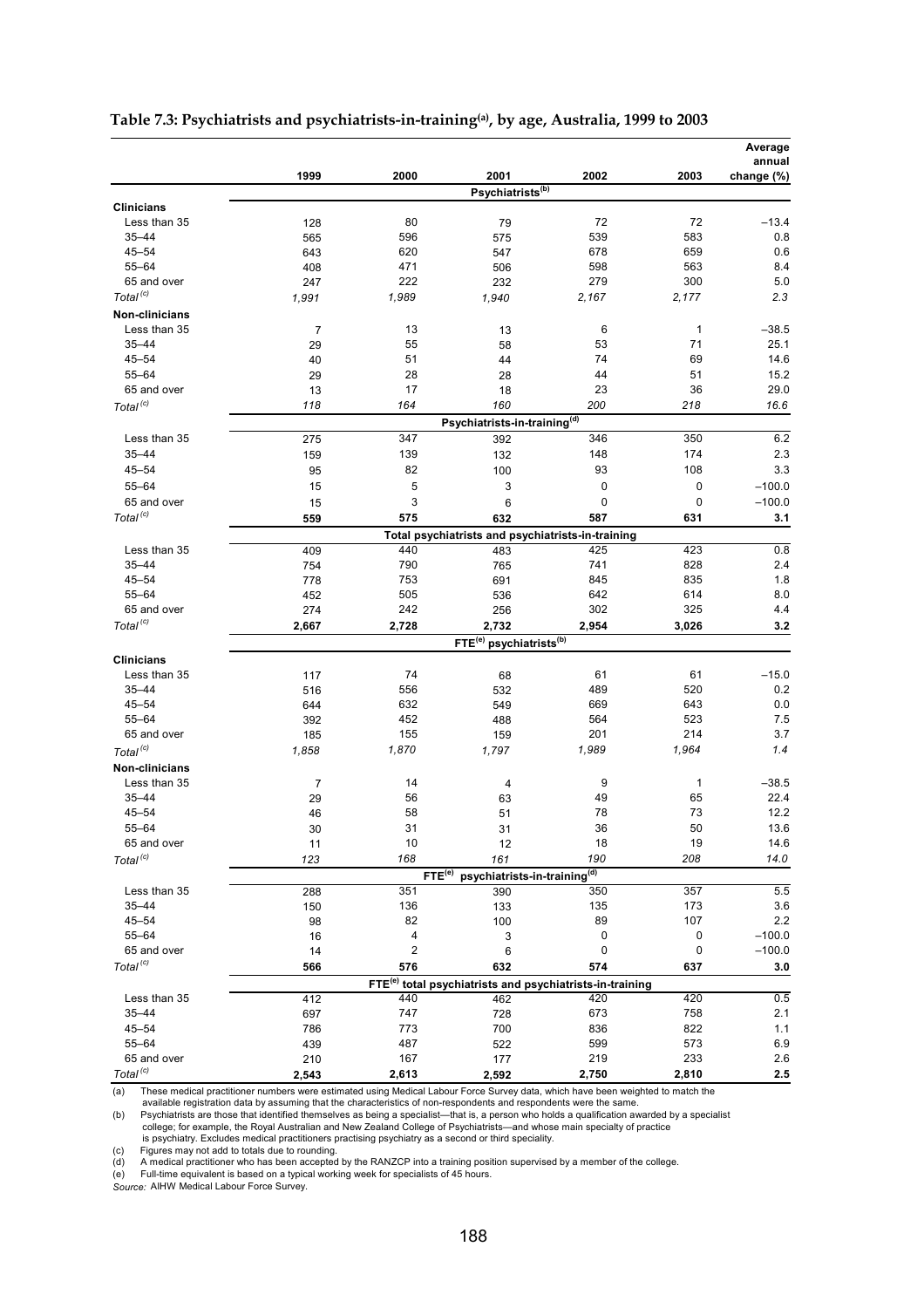|                           | <b>NSW</b> | <b>Vic</b> | Qld     | <b>WA</b>                                         | SA                                       | <b>Tas</b>                   | <b>ACT</b>       | NΤ              | Total <sup>(b)</sup> |
|---------------------------|------------|------------|---------|---------------------------------------------------|------------------------------------------|------------------------------|------------------|-----------------|----------------------|
|                           |            |            |         |                                                   | Psychiatrists <sup>(c)</sup>             |                              |                  |                 |                      |
| <b>Clinicians</b>         |            |            |         |                                                   |                                          |                              |                  |                 |                      |
| 1999                      | 656        | 617        | 293     | 153                                               | 176                                      | 50                           | 24               | 18              | 1,991                |
| 2000                      | 631        | 599        | 294     | 176                                               | 199                                      | 38                           | 35               | 17              | 1,989                |
| 2001                      | 534        | 659        | 293     | 173                                               | 192                                      | 46                           | 32               | 11              | 1,940                |
| 2002                      | 691        | 698        | 321     | 157                                               | 194                                      | 51                           | 44               | 12              | 2,167                |
| 2003                      | 648        | 704        | 331     | 164                                               | 207                                      | 57                           | 50               | 15              | 2,177                |
| Average annual change (%) | $-0.3$     | 3.4        | 3.1     | 1.8                                               | 4.1                                      | 3.3                          | 20.1             | $-4.5$          | 2.3                  |
| Non-clinicians            |            |            |         |                                                   |                                          |                              |                  |                 |                      |
| 1999                      | 52         | 32         | 8       | 13                                                | 13                                       | 0                            | 0                | 0               | 118                  |
| 2000                      | 50         | 47         | 24      | 23                                                | 15                                       | 1                            | 3                | 0               | 164                  |
| 2001                      | 56         | 52         | 23      | 14                                                | 12                                       | 2                            | 3                | 0               | 160                  |
| 2002                      | 78         | 62         | 20      | 13                                                | 17                                       | 6                            | 4                | 0               | 200                  |
| 2003                      | 75         | 72         | 27      | 16                                                | 17                                       | 6                            | 4                | 0               | 218                  |
| Average annual change (%) | 9.6        | 22.5       | 35.5    | 5.3                                               | 6.9                                      | 394.9                        | 347.2            | 0.0             | 16.6                 |
|                           |            |            |         |                                                   | Psychiatrists-in-training <sup>(d)</sup> |                              |                  |                 |                      |
| 1999                      | 190        | 124        | 100     | 68                                                | 58                                       | $\overline{c}$               | 11               | 6               | 559                  |
| 2000                      | 188        | 136        | 78      | 79                                                | 66                                       | 7                            | 12               | 8               | 575                  |
| 2001                      | 227        | 167        | 68      | 69                                                | 76                                       | 9                            | 11               | 5               | 632                  |
| 2002                      | 210        | 191        | 48      | 50                                                | 66                                       | 6                            | 4                | 12              | 587                  |
| 2003                      | 232        | 186        | 57      | 63                                                | 67                                       | 6                            | 6                | 15              | 631                  |
| Average annual change (%) | 5.1        | 10.7       | $-13.1$ | $-1.9$                                            | 3.7                                      | 31.6                         | $-14.1$          | 25.7            | 3.1                  |
|                           |            |            |         | Total psychiatrists and psychiatrists-in-training |                                          |                              |                  |                 |                      |
| 1999                      | 898        | 773        | 402     | 234                                               | 247                                      | 52                           | 39               | 24              | 2,667                |
| 2000                      | 869        | 783        | 396     | 279                                               | 280                                      | 47                           | 50               | 25              | 2,728                |
| 2001                      | 817        | 878        | 384     | 256                                               | 279                                      | 56                           | 46               | 16              | 2,732                |
| 2002                      | 978        | 952        | 388     | 220                                               | 276                                      | 62                           | 53               | 24              | 2,954                |
| 2003                      | 955        | 963        | 415     | 243                                               | 291                                      | 70                           | 59               | 30              | 3,026                |
| Average annual change (%) | 1.6        | 5.6        | 0.8     | 0.9                                               | 4.2                                      | 7.7                          | 10.9             | 5.7             | 3.2                  |
|                           |            |            |         | FTE <sup>(e)</sup>                                |                                          | psychiatrists <sup>(c)</sup> |                  |                 |                      |
| <b>Clinicians</b>         |            |            |         |                                                   |                                          |                              |                  |                 |                      |
| 1999                      | 586        | 583        | 286     | 141                                               | 162                                      | 49                           | 26               | 23              | 1,858                |
| 2000                      | 582        | 578        | 288     | 154                                               | 184                                      | 35                           | $30\,$           | 18              | 1,870                |
| 2001                      | 495        | 621        | 277     | 143                                               | 185                                      | 40                           | 23               | 12              | 1,797                |
| 2002                      | 638        | 635        | 302     | 139                                               | 179                                      | 41                           | 39               | 13              | 1,989                |
| 2003                      | 596        | 625        | 305     | 149                                               | 192                                      | 47                           | 34               | 17              | 1,964                |
| Average annual change (%) | 0.4        | $1.8$      | 1.6     | 1.4                                               | 4.3                                      | $-1.0$                       | 6.9              | $-7.3$          | $1.4$                |
| Non-clinicians            |            |            |         |                                                   |                                          |                              |                  |                 |                      |
| 1999                      | 50         | 37         | 9       | 15                                                | 13                                       | 0                            | 0                | 0               | 123                  |
| 2000                      | 51         | 48         | 21      | 28                                                | 17                                       | $\pmb{0}$                    | 3                | 0               | 168                  |
| 2001                      | 62         | 42         | 25      | 17                                                | 13                                       | 0                            | $\boldsymbol{2}$ | 0               | 161                  |
| 2002                      | 74         | 60         | 19      | 12                                                | 15                                       | $\,6\,$                      | 4                | 0               | 190                  |
| 2003                      | 68         | 73         | 24      | $16\,$                                            | $17\,$                                   | $\boldsymbol{7}$             | 3                | $\pmb{0}$       | 208                  |
| Average annual change (%) | 8.0        | 18.5       | 27.8    | 1.6                                               | 6.9                                      | 414.4                        |                  | $316.2 - 100.0$ | 14.0                 |
|                           |            |            |         |                                                   |                                          |                              |                  |                 | (continued)          |

**Table 7.4: Psychiatrists and psychiatrists-in-training(a), states and territories, 1999 to 2003** 

189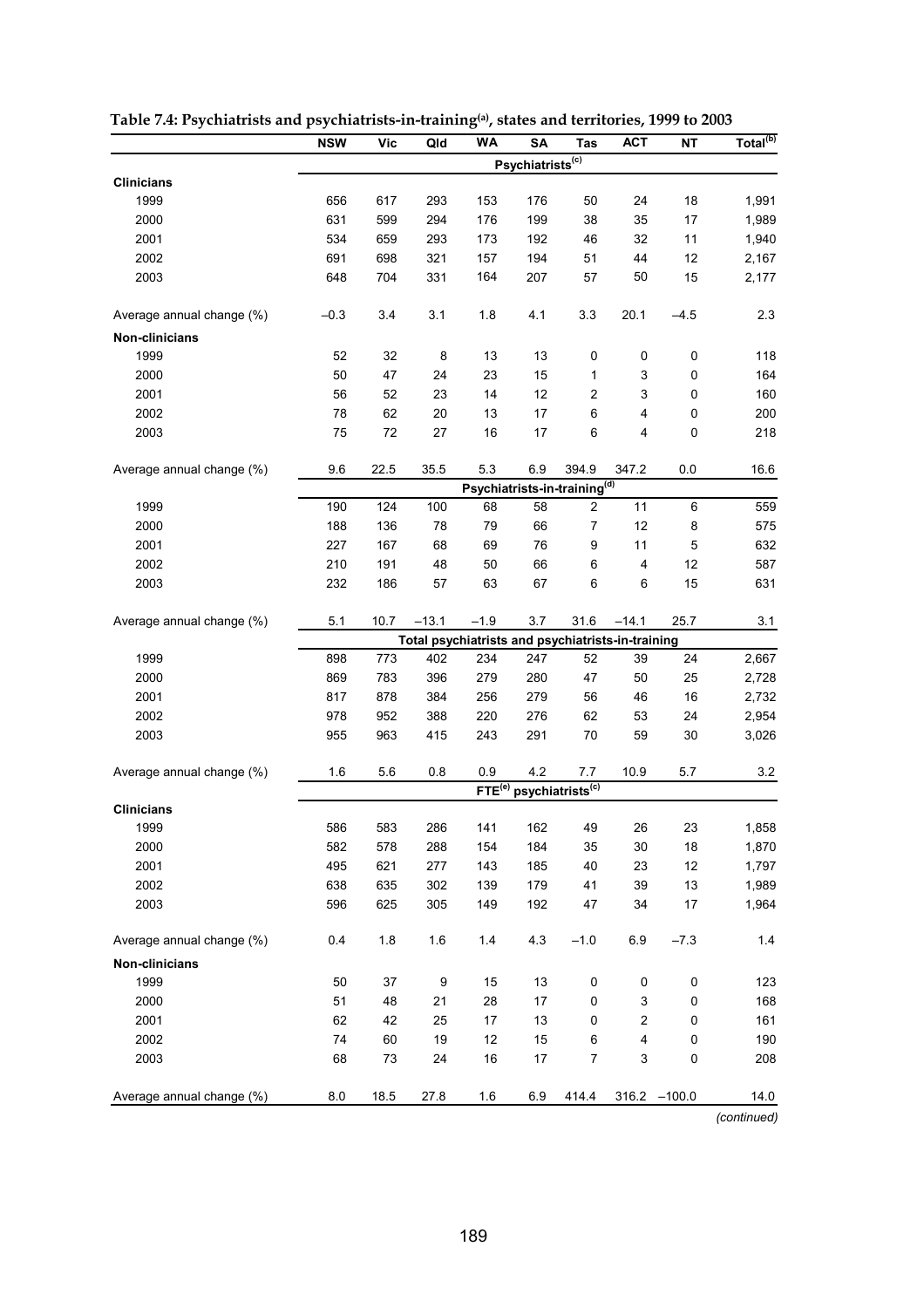|                           | <b>NSW</b> | Vic                                                                  | Qld     | WA                                                          | SΑ   | Tas            | <b>ACT</b> | <b>NT</b> | Total $\overline{^{(b)}}$                                                                                  |  |
|---------------------------|------------|----------------------------------------------------------------------|---------|-------------------------------------------------------------|------|----------------|------------|-----------|------------------------------------------------------------------------------------------------------------|--|
|                           |            |                                                                      |         | FTE <sup>(e)</sup> psychiatrists-in-training <sup>(d)</sup> |      |                |            |           |                                                                                                            |  |
| 1999                      | 197        | 127                                                                  | 98      | 68                                                          | 52   | $\overline{2}$ | 13         | 9         | 566                                                                                                        |  |
| 2000                      | 196        | 135                                                                  | 76      | 78                                                          | 62   | 7              | 14         | 9         | 576                                                                                                        |  |
| 2001                      | 223        | 173                                                                  | 67      | 74                                                          | 70   | 8              | 12         | 5         | 632                                                                                                        |  |
| 2002                      | 212        | 189                                                                  | 45      | 46                                                          | 60   | 6              | 4          | 11        | 574                                                                                                        |  |
| 2003                      | 235        | 189                                                                  | 62      | 65                                                          | 60   | 6              | 5          | 13        | 637                                                                                                        |  |
| Average annual change (%) | 4.5        | 10.4                                                                 | $-10.8$ | $-1.1$                                                      | 3.6  | 31.6           | $-21.2$    | 9.6       | 3.0                                                                                                        |  |
|                           |            | FTE <sup>(e)</sup> total psychiatrists and psychiatrists-in-training |         |                                                             |      |                |            |           |                                                                                                            |  |
| 1999                      | 834        | 745                                                                  | 393     | 224                                                         | 228  | 51             | 39         | 31        | 2,543                                                                                                      |  |
| 2000                      | 828        | 762                                                                  | 386     | 260                                                         | 263  | 42             | 47         | 27        | 2,613                                                                                                      |  |
| 2001                      | 779        | 837                                                                  | 369     | 235                                                         | 269  | 48             | 38         | 17        | 2,592                                                                                                      |  |
| 2002                      | 924        | 884                                                                  | 367     | 197                                                         | 255  | 54             | 48         | 24        | 2,750                                                                                                      |  |
| 2003                      | 898        | 886                                                                  | 391     | 229                                                         | 270  | 60             | 42         | 30        | 2,810                                                                                                      |  |
| Average annual change (%) | 1.9        | 4.4                                                                  | $-0.1$  | 0.6                                                         | 4.3  | 4.1            | 1.9        | $-0.8$    | 2.5                                                                                                        |  |
|                           |            |                                                                      |         |                                                             |      |                |            |           | FTE <sup>(e)</sup> total psychiatrists and psychiatrists-in-training per 100,000 population <sup>(f)</sup> |  |
| 1999                      | 12.9       | 15.8                                                                 | 11.1    | 12                                                          | 15.1 | 10.9           | 12.5       | 16.2      | 13.4                                                                                                       |  |
| 2000                      | 12.7       | 16                                                                   | 10.7    | 13.8                                                        | 17.4 | 8.8            | 14.9       | 13.9      | 13.6                                                                                                       |  |
| 2001                      | 11.8       | 17.3                                                                 | 10.1    | 12.3                                                        | 17.7 | 10.2           | 11.8       | 8.6       | 13.3                                                                                                       |  |
| 2002                      | 13.9       | 18.1                                                                 | 9.8     | 10.2                                                        | 16.7 | 11.3           | 14.8       | 12.3      | 13.9                                                                                                       |  |
| 2003                      | 13.4       | 17.9                                                                 | 10.2    | 11.7                                                        | 17.6 | 12.5           | 13.1       | 15.1      | 14.1                                                                                                       |  |
| Average annual change (%) | 1.0        | 3.2                                                                  | $-2.1$  | $-0.6$                                                      | 3.9  | 3.5            | 1.2        | $-1.7$    | 1.3                                                                                                        |  |

**Table 7.4 (continued): Psychiatrists and psychiatrists-in-training(a), states and territories, 1999 to 2003** 

(a) These medical practitioner numbers were estimated using Medical Labour Force Survey data, which have been weighted to match the available registration data by assuming that the characteristics of non-respondents and respondents were the same.

(b) Figures may not add to totals due to rounding.

(c) Psychiatrists identified themselves as being a specialist—that is, a person who holds a qualification awarded by a specialist college; for example, the Royal Australian and New Zealand College of Psychiatrists—and whose main specialty of practice is psychiatry. Excludes medical practitioners practising psychiatry as a second or third speciality.

(d) A medical practitioner who has been accepted by the RANZCP into a training position supervised by a member of the college.

(e) Full-time equivalent is based on a typical working week for specialists of 45 hours.

(f) Rates are crude rates based on the estimated resident population of Australia at 31 December of the reference year.

*Source:* AIHW Medical Labour Force Survey.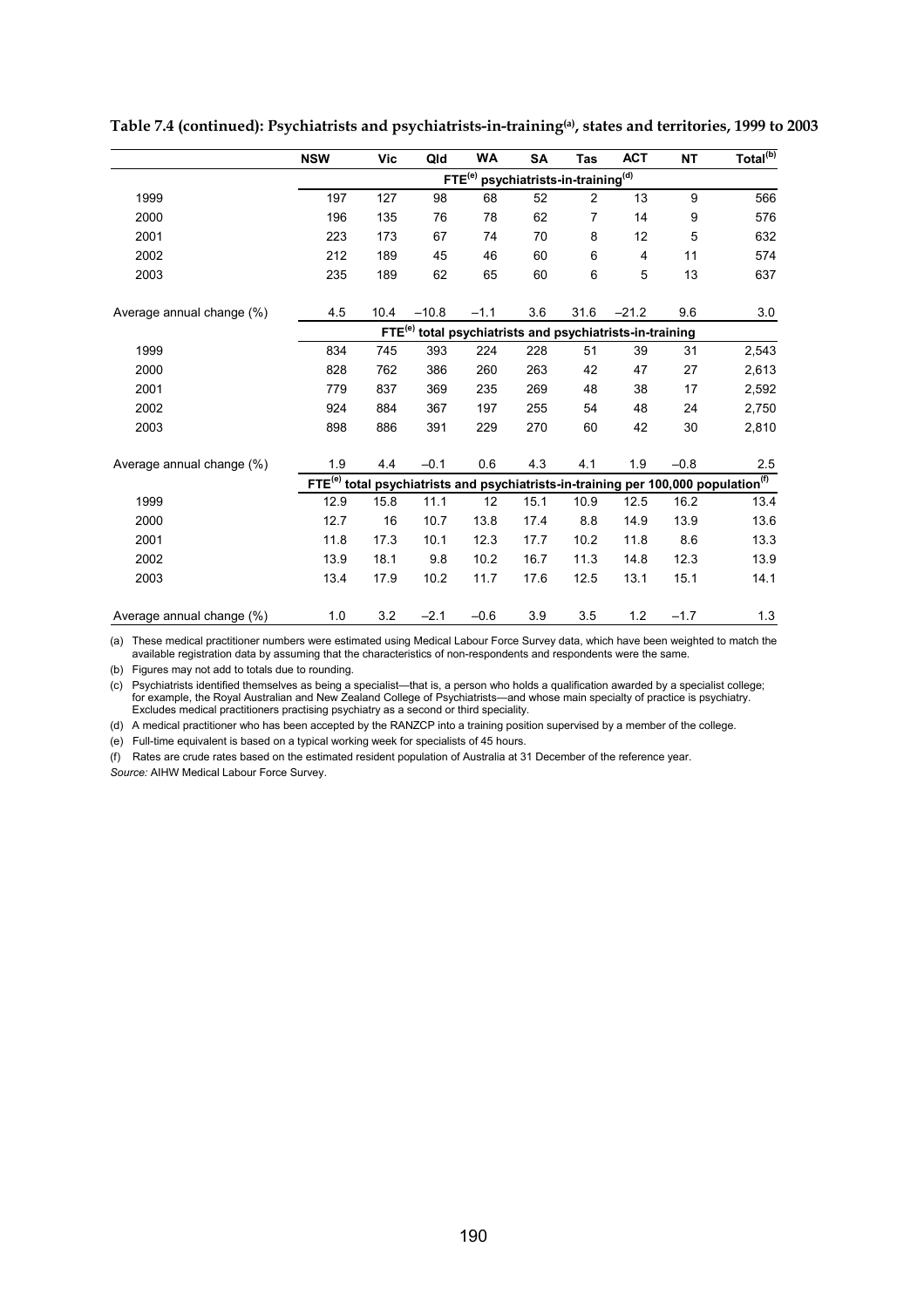|                        | <b>NSW</b> | Vic       | Qld   | <b>WA</b>                             | Tas       | <b>ACT</b>           | SA and $NT(a)$ | Total    |
|------------------------|------------|-----------|-------|---------------------------------------|-----------|----------------------|----------------|----------|
| <b>Remoteness Area</b> |            |           |       | <b>Number</b>                         |           |                      |                |          |
| Major cities           | 297.9      | 331       | 139.9 | 55.8                                  | $\ddotsc$ | 11.9                 | 103.2          | 939.7    |
| Inner regional         | 33.7       | 13.8      | 25.1  | 3.9                                   | 21.0      | $\ddotsc$            | 1.3            | 98.8     |
| Outer regional         | 7.7        | 2.1       | 8.5   | 0.0                                   | 0.0       | $\ddotsc$            | 2.6            | 20.9     |
| Remote                 | 0.0        | 0.9       | 1.7   | 0.0                                   | 0.0       | $\ddotsc$            | 0.4            | 3.0      |
| Very remote            | 0.0        | $\ddotsc$ | 0.2   | 0.0                                   | 0.0       | $\ddotsc$            | 0.1            | 0.5      |
| Total all regions      | 339.3      | 347.8     | 175.4 | 59.7                                  | 21.0      | 11.9                 | 107.6          | 1,062.90 |
|                        |            |           |       | Per 100,000 population <sup>(b)</sup> |           |                      |                |          |
| Major cities           | 6.2        | 9.2       | 7.0   | 4.1                                   | $\ddotsc$ | 3.7                  | 9.4            | 7.1      |
| Inner regional         | 2.4        | 1.3       | 2.5   | 1.6                                   | 13.0      | $\ddotsc$            | 0.7            | 2.4      |
| Outer regional         | 1.6        | 0.8       | 1.3   | 0.0                                   | 0.0       | $\ddot{\phantom{0}}$ | 0.9            | 1.0      |
| Remote                 | 0.0        | 15.4      | 1.8   | 0.0                                   | 0.0       | $\ddotsc$            | 0.5            | 0.9      |
| Very remote            | 0.0        | $\ddotsc$ | 0.4   | 0.0                                   | 0.0       | $\ddotsc$            | 0.2            | 0.3      |
| Total all regions      | 5.1        | 7.1       | 4.6   | 3.1                                   | 4.4       | 3.7                  | 6.2            | 5.3      |

**Table 7.5: Medicare-funded full-time-equivalent private psychiatrists, by Remoteness Area, states and territories, 2004–05** 

(a) Figures for South Australia and the Northern Territory have been combined for confidentiality reasons.

(b) The rate per 100,000 population is a crude rate based on the estimated resident population at 30 June 2003. Figures for 2004 were not available at time of publication.

Not applicable.

*Source:* Medicare data from DHA.

### **Mental health nurses**

The following information is based on the AIHW national nursing labour force biennial collections for the period 1999 to 2003, the latest years for which there are data. Additional information on this collection is presented in Appendix 1 and further details on the national nursing labour force are available in the *Nursing and Midwifery Labour force 2003* report (AIHW 2005g).

Mental health nurses are defined as nurses who indicate that their main area of nursing is in the psychiatric or mental health field. To enable meaningful comparisons of the size of the nursing labour force, a measure that takes into account the effect of movements between part-time and full-time hours of work, the full-time-equivalent measure, is used. This measure is based on the total hours worked by all nurses, divided by 35 hours (35 hours being consistent with the Australian Bureau of Statistics cut-off for part-time work). This provides an indication of how many 35-hour-week workloads are being worked by nurses, regardless of the numbers working full time or part time.

In 2003 there were 12,354 mental health nurses and 12,883 FTE mental health nurses, representing a rate of 64.8 FTE nurses per 100,000 population (Table 7.6).

Between 1999 and 2003 the number of mental health nurses declined from 13,416 to 12,354, with an average annual decrease of 2.0%. The number of FTE mental health nurses for this period showed a smaller decrease (from 12,995 FTEs to 12,883 FTEs, or a 0.2% decrease each year on average). This reflected an increase in average working hours—from 33.9 hours in 1999 to 36.5 hours in 2003. FTEs per 100,000 population also declined, from 68.7 in 1999 to 64.8 in 2003, reflecting both the decrease in FTE and the grown in population. This represented an average annual decrease of 1.4%.

The main place of work for the majority of mental health nurses was in a major city (8,663 FTE), followed by inner regional areas (2,867 FTE).

The decline in FTE rates per 100,000 population was not consistent across all geographic areas. While the FTE rate in major cities remained relatively stable (66.0 in 1999 and 65.7 in 2003), the FTE rates for most other areas declined during this time—for example, from 38.6 in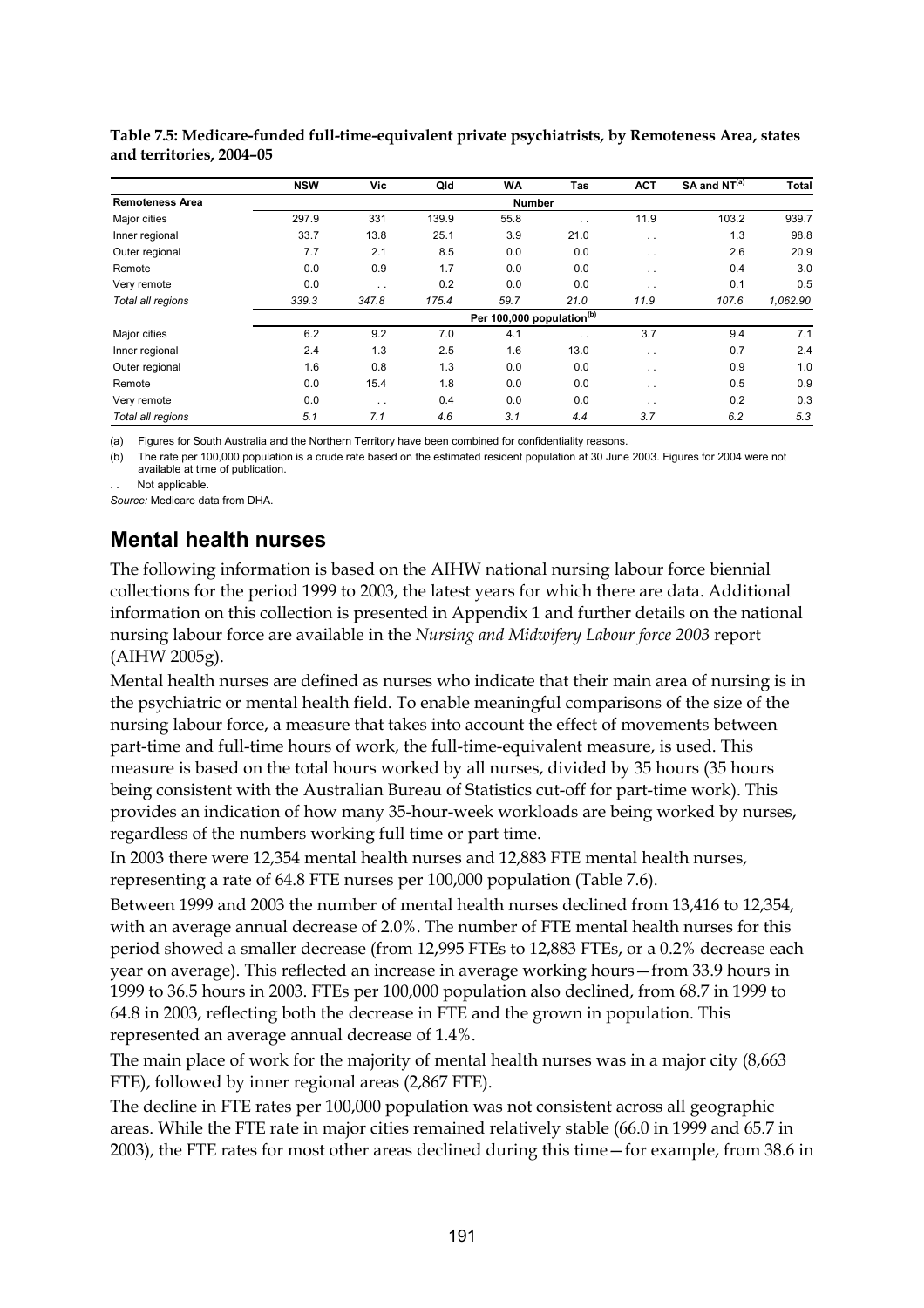|                        |                      |                                                   |               | Average annual |
|------------------------|----------------------|---------------------------------------------------|---------------|----------------|
|                        | 1999                 | 2001                                              | 2003          | change (%)     |
|                        |                      | <b>Number</b>                                     |               |                |
| Major city             | 8,439                | 7,663                                             | 8,262         | $-0.5$         |
| Inner regional         | 2,679                | 2,583                                             | 2,795         | 1.1            |
| Outer regional         | 812                  | 558                                               | 583           | $-7.9$         |
| Remote and Very remote | 139                  | 113                                               | 58            | $-19.6$        |
| Not reported           | 1,348                | 1,176                                             | 656           | $-16.5$        |
| <b>Total</b>           | 13,416               | 12,094                                            | 12,354        | $-2.0$         |
|                        |                      | FTE <sup>(c)</sup>                                |               |                |
| Major city             | 8,270                | 7,641                                             | 8,663         | 1.2            |
| Inner regional         | 2,595                | 2,502                                             | 2,867         | 2.5            |
| Outer regional         | 768                  | 553                                               | 632           | $-4.8$         |
| Remote and Very remote | 133                  | 108                                               | 64            | $-16.7$        |
| Not reported           | 1,228                | 1,139                                             | 647           | $-14.8$        |
| <b>Total</b>           | 12,995               | 11,956                                            | 12,883        | $-0.2$         |
|                        |                      | $FTE^{(c)}$ per 100,000 population <sup>(d)</sup> |               |                |
| Major city             | 66.0                 | 59.4                                              | 65.7          | $-0.1$         |
| Inner regional         | 66.4                 | 62.2                                              | 69.0          | $\mathbf{1}$   |
| Outer regional         | 38.6                 | 27.5                                              | 31.0          | $-5.3$         |
| Remote and Very remote | 26.6                 | 21.5                                              | 12.7          | $-16.9$        |
| Not reported           | $\ddot{\phantom{1}}$ | $\sim$ $\sim$                                     | $\sim$ $\sim$ | $\sim$ $\sim$  |
| <b>Total</b>           | 68.7                 | 61.6                                              | 64.8          | $-1.4$         |

**Table 7.6: Mental health nurses(a)(b), by Remoteness Area of main place of work, Australia, 1999 to 2003**

(a) Mental health nurse numbers were estimated using Nursing Labour Force Survey data weighted to match the available registration data by assuming that the characteristics of non-respondents and respondents were the same.

(b) Includes registered and enrolled nurses.

(c) Full-time equivalent is based on a typical working week of 35 hours.

(d) Rates are crude rates based on the estimated resident population of Australia at 30 June of the reference year.

. Not applicable.

*Source:* AIHW Nursing Labour Force Survey, 1997 and 2001; AIHW Nursing and Midwifery Labour Force Survey, 2003.

1999 to 31.0 in 2003 in outer regional areas (an average annual decrease of 5.3%). Rates for remote and very remote areas appear to show a decrease, but as the numbers these rates are based on are quite small, these figures should be used with caution.

Information on the number of mental health nurses by age and sex is presented in Table 7.7. In 2003 just over two-thirds (68.0%) of mental health nurses were female. The majority of mental health nurses were in the 45–54 years and 35–44 years age groups (37.8% and 28.9%,

respectively). Just under two-thirds of FTE mental health nurses were female (65.9%), slightly lower than the number of female mental health nurses, reflecting the difference in average weekly hours worked by male and female mental health nurses (38.9 hours and 35.4 hours, respectively).

Between 1999 and 2003 there was an ageing of the mental health nursing workforce, with declines in the number of mental health nurses aged between 25 years and 44 years (for example, 8.1% average annual decrease for those aged between 35 and 44 years) and increases in those aged 45 years or more (for example, an average annual increase of 8.7% for mental health nurses aged between 55 and 64 years).

The changes in numbers of mental health nurses between 1999 and 2003 was different for males and females. The number of female mental health nurses decreased during this period for all age groups below 55 years, particularly for those aged between 35 and 44 years (9.1% average annual decrease). In contrast, for males there were decreases only for those aged between 25 and 44 years.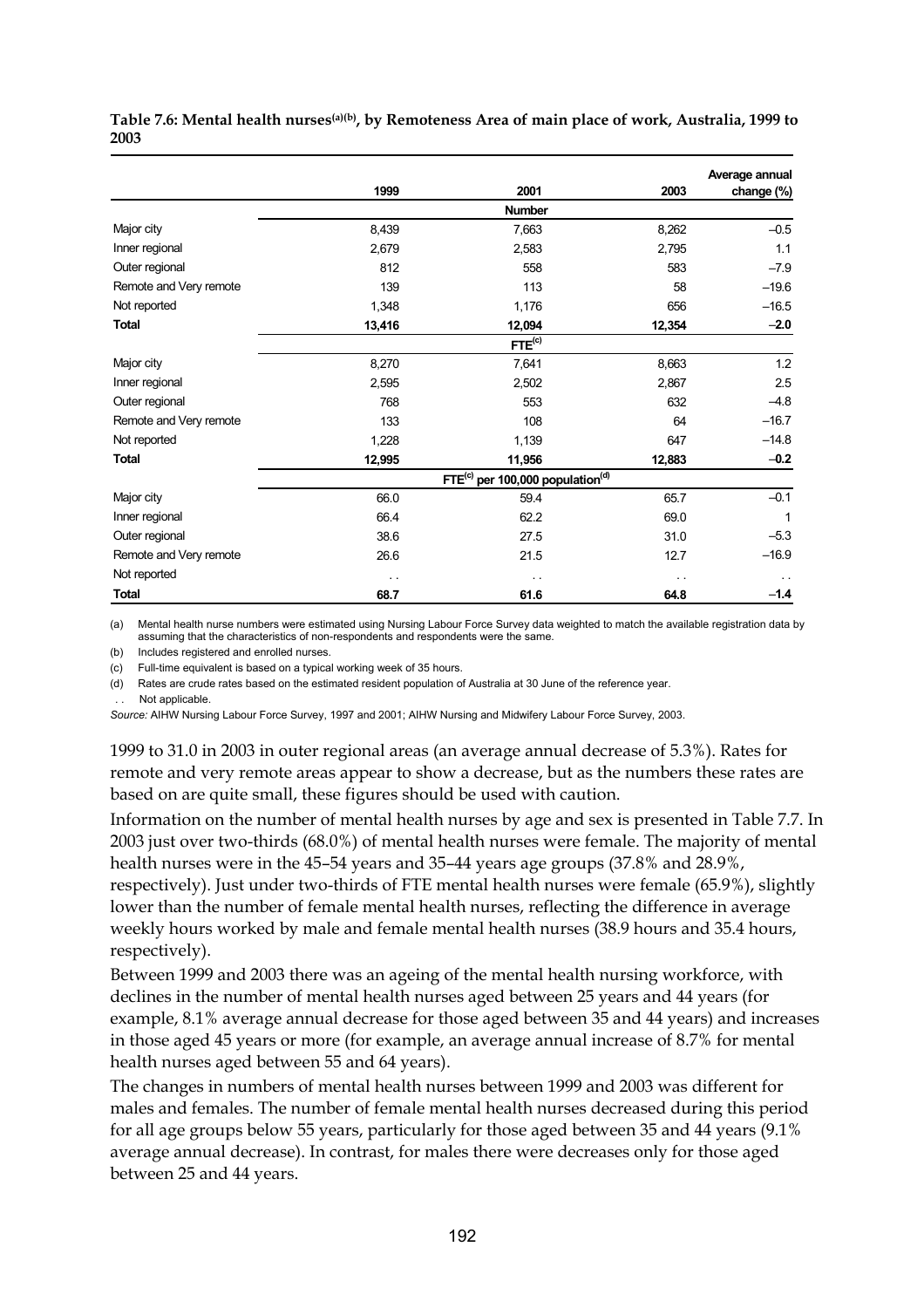Table 7.8 provides information on the number of mental health nurses and FTE mental health nurses by state and territory between 1999 and 2003. Most states and territories showed a decrease in the number of mental health nurses during this time. Although there are apparently large decreases in the number of mental health nurses in Western Australia and the Northern Territory between 1999 and 2003, response rates for the 2003 Nursing and Midwifery Labour Force survey from these jurisdictions were very low, so these data need to be used with caution. In New South Wales and Victoria the number of male mental health nurses increased during this time (by 3.8% and 7.2% respectively).

During the same period there were decreases in the number of female FTE mental health nurses for all states and territories except New South Wales. In contrast, the number of male FTE mental health nurses increased in all states and territories except Western Australia, Tasmania and the Northern Territory.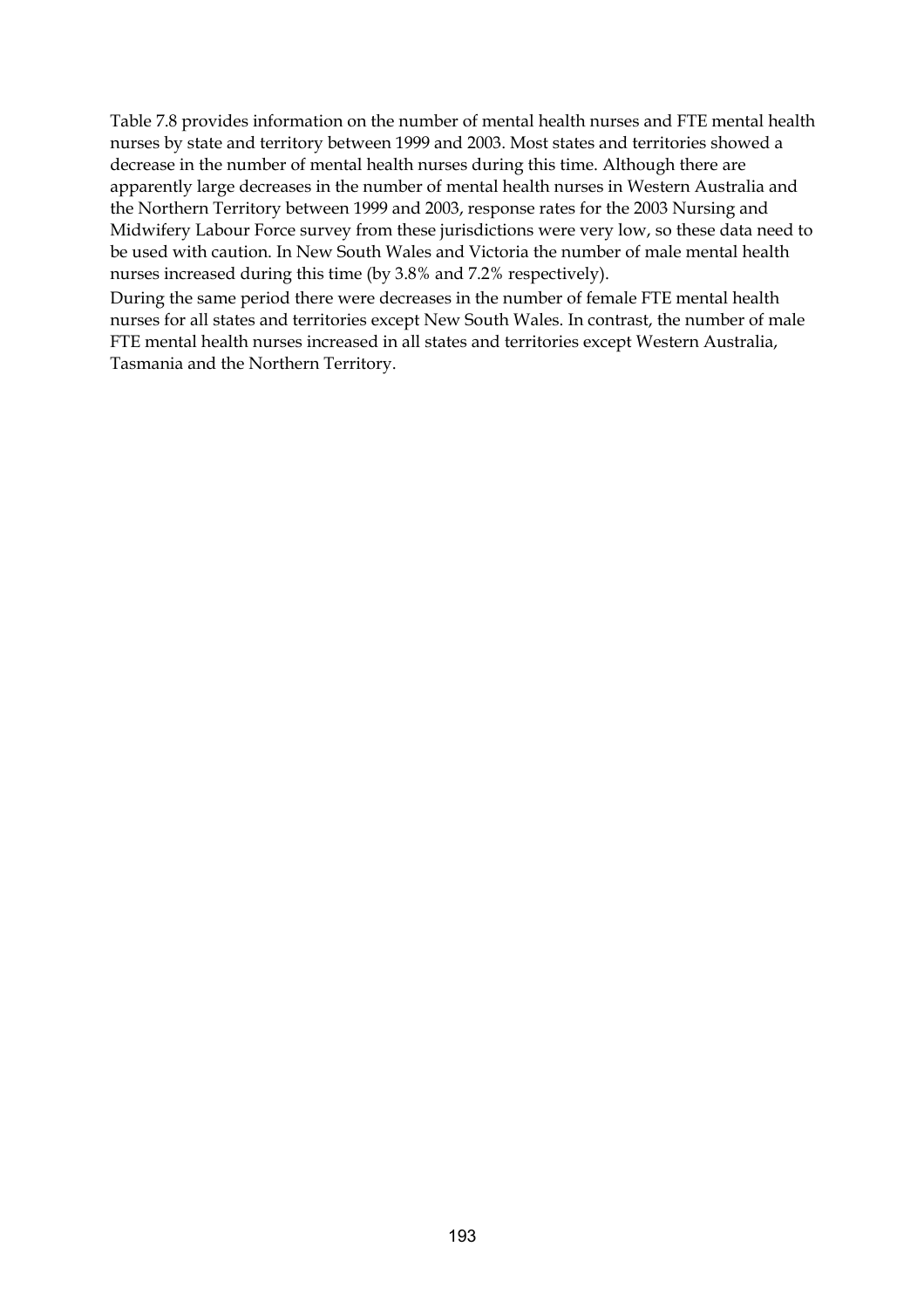|                |        |                        |        | Average annual |
|----------------|--------|------------------------|--------|----------------|
|                | 1999   | 2001                   | 2003   | change (%)     |
|                |        | Number                 |        |                |
| <b>Males</b>   |        |                        |        |                |
| $15 - 24$      | 64     | 52                     | 72     | 3              |
| $25 - 34$      | 580    | 576                    | 488    | $-4.2$         |
| $35 - 44$      | 1,385  | 1,251                  | 1,094  | $-5.7$         |
| $45 - 54$      | 1,296  | 1,543                  | 1,639  | $\,6\,$        |
| $55 - 64$      | 357    | 453                    | 603    | 14             |
| 65 and over    | 38     | 43                     | 61     | 12.6           |
| Total          | 3,721  | 3,918                  | 3,957  | 1.5            |
| <b>Females</b> |        |                        |        |                |
| $15 - 24$      | 279    | 218                    | 278    | $-0.1$         |
| $25 - 34$      | 1,790  | 1,452                  | 1,361  | $-6.6$         |
| $35 - 44$      | 3,630  | 2,727                  | 2,480  | $-9.1$         |
| $45 - 54$      | 3,034  | 2,802                  | 3,028  | $\mathbf 0$    |
| $55 - 64$      | 862    | 883                    | 1,101  | 6.3            |
| 65 and over    | 101    | 95                     | 149    | 10.2           |
| Total          | 9,696  | 8,176                  | 8,397  | $-3.5$         |
| <b>Persons</b> |        |                        |        |                |
| $15 - 24$      | 343    | 270                    | 349    | 0.4            |
| $25 - 34$      | 2,370  | 2,028                  | 1,849  | $-6.0$         |
| $35 - 44$      | 5,015  | 3,977                  | 3,574  | $-8.1$         |
| $45 - 54$      | 4,330  | 4,345                  | 4,667  | 1.9            |
| $55 - 64$      | 1,219  | 1,336                  | 1,704  | 8.7            |
| 65 and over    | 140    | 137                    | 211    | 10.8           |
| <b>Total</b>   | 13,416 | 12,094                 | 12,354 | $-2.0$         |
|                |        | $FTE^{\overline{(c)}}$ |        |                |
| <b>Males</b>   |        |                        |        |                |
| $15 - 24$      | 71     | 54                     | 77     | $\overline{c}$ |
| $25 - 34$      | 610    | 617                    | 557    | $-2.2$         |
| $35 - 44$      | 1,468  | 1,333                  | 1,232  | $-4.3$         |
| $45 - 54$      | 1,388  | 1,640                  | 1,835  | 7.2            |
| $55 - 64$      | 365    | 466                    | 638    | 15             |
| 65 and over    | 35     | 37                     | 58     | 13.5           |
| Total          | 3,944  | 4,153                  | 4,398  | 2.8            |
| <b>Females</b> |        |                        |        |                |
| $15 - 24$      | 298    | 222                    | 306    | 0.7            |
| $25 - 34$      | 1,708  | 1,415                  | 1,384  | $-5.1$         |
| $35 - 44$      | 3,236  | 2,477                  | 2,381  | $-7.4$         |
| $45 - 54$      | 2,913  | 2,746                  | 3,166  | 2.1            |
| $55 - 64$      | 808    | 851                    | 1,117  | 8.4            |
| 65 and over    | 87     | ${\bf 76}$             | 124    | 9.3            |
| Total          | 9,059  | 7,802                  | 8,493  | $-1.6$         |
|                |        |                        |        |                |
| <b>Persons</b> |        |                        |        |                |
| $15 - 24$      | 369    | 276                    | 383    | 0.9            |
| $25 - 34$      | 2,323  | 2,034                  | 1,944  | $-4.4$         |
| $35 - 44$      | 4,714  | 3,818                  | 3,615  | $-6.4$         |
| $45 - 54$      | 4,305  | 4,394                  | 5,000  | $3.8\,$        |
| $55 - 64$      | 1,174  | 1,317                  | 1,758  | 10.6           |
| 65 and over    | 122    | 113                    | 182    | 10.5           |
| <b>Total</b>   | 12,995 | 11,956                 | 12,883 | $-0.2$         |

### **Table 7.7: Mental health nurses(a)(b) by age and sex, Australia, 1999 to 2003**

(a) Mental health nurse numbers were estimated using Nursing Labour Force Survey data weighted to match the available registration data by assuming that the characteristics of non-respondents and respondents were the same.

(b) Includes registered and enrolled nurses.

(c) Full-time equivalent is based on a typical working week of 35 hours.

Source: AIHW Nursing Labour Force Survey, 1997 and 2001; AIHW Nursing and Midwifery Labour Force Survey, 2003.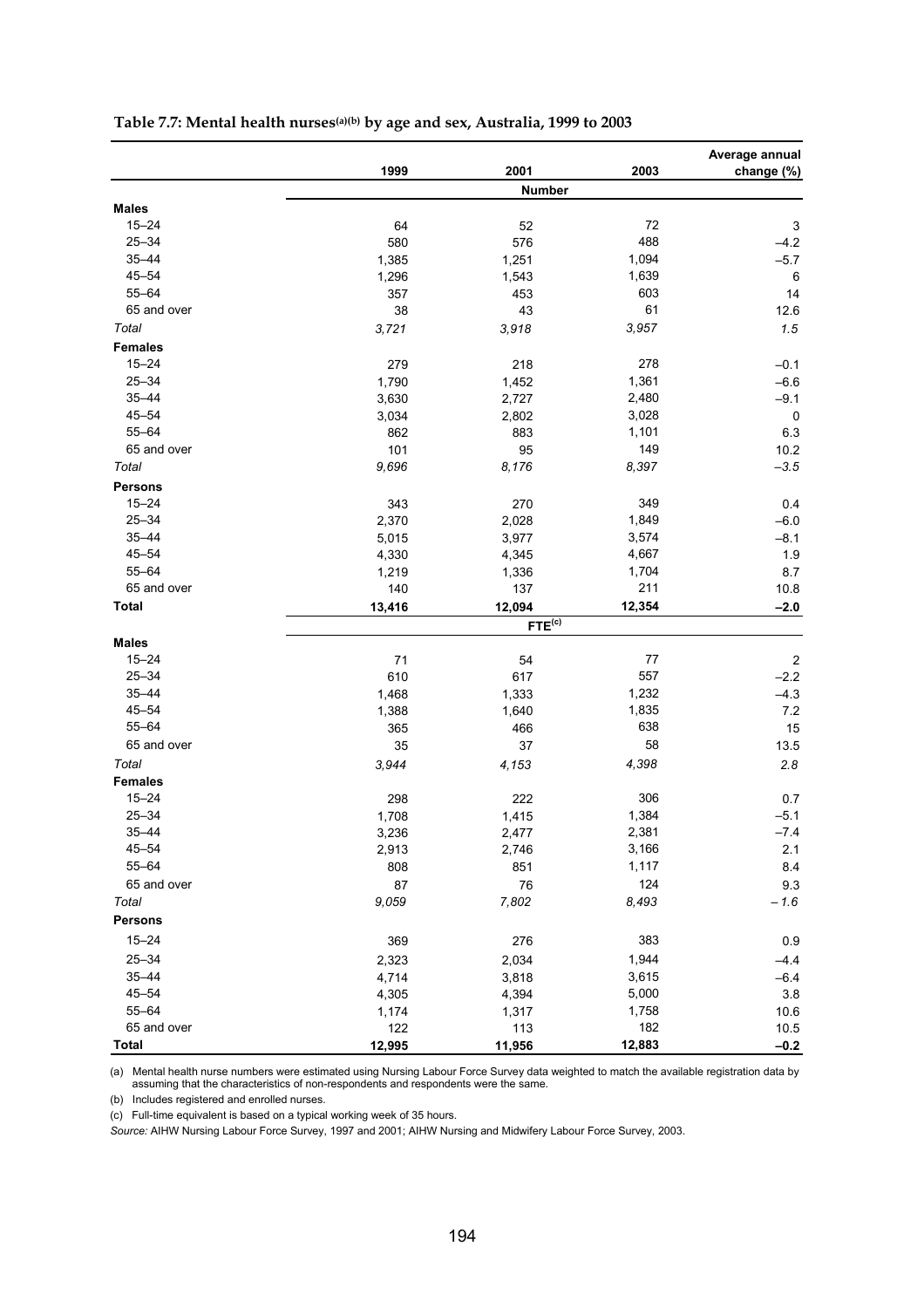|                           | <b>NSW</b> | <b>Vic</b> | Qld    | WA <sup>(c)</sup> | SA                 | Tas     | <b>ACT</b> | NT <sup>(c)</sup> | <b>Total</b> |
|---------------------------|------------|------------|--------|-------------------|--------------------|---------|------------|-------------------|--------------|
|                           |            |            |        |                   | Number             |         |            |                   |              |
| <b>Males</b>              |            |            |        |                   |                    |         |            |                   |              |
| 1999                      | 1,103      | 928        | 765    | 382               | 407                | 74      | 31         | 30                | 3,721        |
| 2001                      | 1,150      | 1,195      | 650    | 290               | 451                | 113     | 45         | 22                | 3,918        |
| 2003                      | 1,279      | 1,228      | 754    | 210               | 372                | 48      | 44         | 22                | 3,957        |
| Average annual change (%) | 3.8        | 7.2        | $-0.4$ | $-13.9$           | $-2.2$             | $-10.2$ | 9.1        | $-7.5$            | 1.6          |
| <b>Females</b>            |            |            |        |                   |                    |         |            |                   |              |
| 1999                      | 3,147      | 2,460      | 1,680  | 939               | 1,035              | 196     | 148        | 91                | 9,696        |
| 2001                      | 2,860      | 2,251      | 1,199  | 675               | 757                | 198     | 168        | 70                | 8,176        |
| 2003                      | 3,158      | 2,210      | 1,425  | 655               | 719                | 92      | 120        | 19                | 8,397        |
| Average annual change (%) | 0.1        | $-2.6$     | $-4.0$ | $-8.6$            | $-8.7$             | $-17.3$ | $-5.1$     | $-32.4$           | $-3.5$       |
| <b>Persons</b>            |            |            |        |                   |                    |         |            |                   |              |
| 1999                      | 4,250      | 3,388      | 2,445  | 1,321             | 1,442              | 270     | 179        | 122               | 13,416       |
| 2001                      | 4,010      | 3,446      | 1,848  | 965               | 1,208              | 311     | 213        | 92                | 12,094       |
| 2003                      | 4,437      | 3,438      | 2,179  | 866               | 1,091              | 140     | 163        | 40                | 12,354       |
| Average annual change (%) | 1.1        | 0.4        | $-2.8$ | $-10.0$           | $-6.7$             | $-15.2$ | $-2.3$     | $-24.3$           | $-2.0$       |
|                           |            |            |        |                   | FTE <sup>(d)</sup> |         |            |                   |              |
| <b>Males</b>              |            |            |        |                   |                    |         |            |                   |              |
| 1999                      | 1,178      | 981        | 822    | 411               | 396                | 77      | 36         | 33                | 3,944        |
| 2001                      | 1,239      | 1,284      | 698    | 298               | 445                | 114     | 45         | 26                | 4,153        |
| 2003                      | 1404       | 1,393      | 834    | 231               | 404                | 53      | 47         | 28                | 4,398        |
| Average annual change (%) | 4.5        | 9.2        | 0.4    | $-13.4$           | 0.5                | $-8.9$  | 6.9        | $-4.0$            | 2.8          |
| <b>Females</b>            |            |            |        |                   |                    |         |            |                   |              |
| 1999                      | 3,012      | 2,277      | 1,613  | 909               | 840                | 187     | 130        | 83                | 9,059        |
| 2001                      | 2,770      | 2,154      | 1,144  | 640               | 664                | 179     | 164        | 70                | 7,802        |
| 2003                      | 3,167      | 2,254      | 1,441  | 672               | 715                | 100     | 121        | 21                | 8,493        |
| Average annual change (%) | 1.3        | $-0.3$     | $-2.8$ | $-7.3$            | $-3.9$             | $-14.5$ | $-1.8$     | $-29.1$           | $-1.6$       |
| <b>Persons</b>            |            |            |        |                   |                    |         |            |                   |              |
| 1999                      | 4,189      | 3,263      | 2,438  | 1,324             | 1,231              | 265     | 166        | 116               | 12,995       |
| 2001                      | 4,010      | 3,436      | 1,843  | 938               | 1,108              | 293     | 209        | 95                | 11,956       |
| 2003                      | 4,564      | 3,644      | 2,273  | 903               | 1,119              | 153     | 169        | 50                | 12,883       |
| Average annual change (%) | 2.2        | 2.8        | $-1.7$ | $-9.1$            | $-2.4$             | $-12.8$ | 0.4        | $-19.0$           | $-0.2$       |

### **Table 7.8: Mental health nurses(a)(b), by sex, state and territory, 1999 to 2003**

(a) Mental health nurse numbers were estimated using Nursing Labour Force Survey data weighted to match the available registration data by assuming that the characteristics of non-respondents and respondents were the same.

(b) Includes registered and enrolled nurses.

(c) Western Australian and Northern Territory responses to the 2003 Nursing and Midwifery Labour Force survey were very low, so these data need to be treated with caution.

(d) Full-time equivalent is based on a typical working week of 35 hours.

*Source:* AIHW Nursing Labour Force Survey, 1997 and 2001; AIHW Nursing and Midwifery Labour Force Survey, 2003.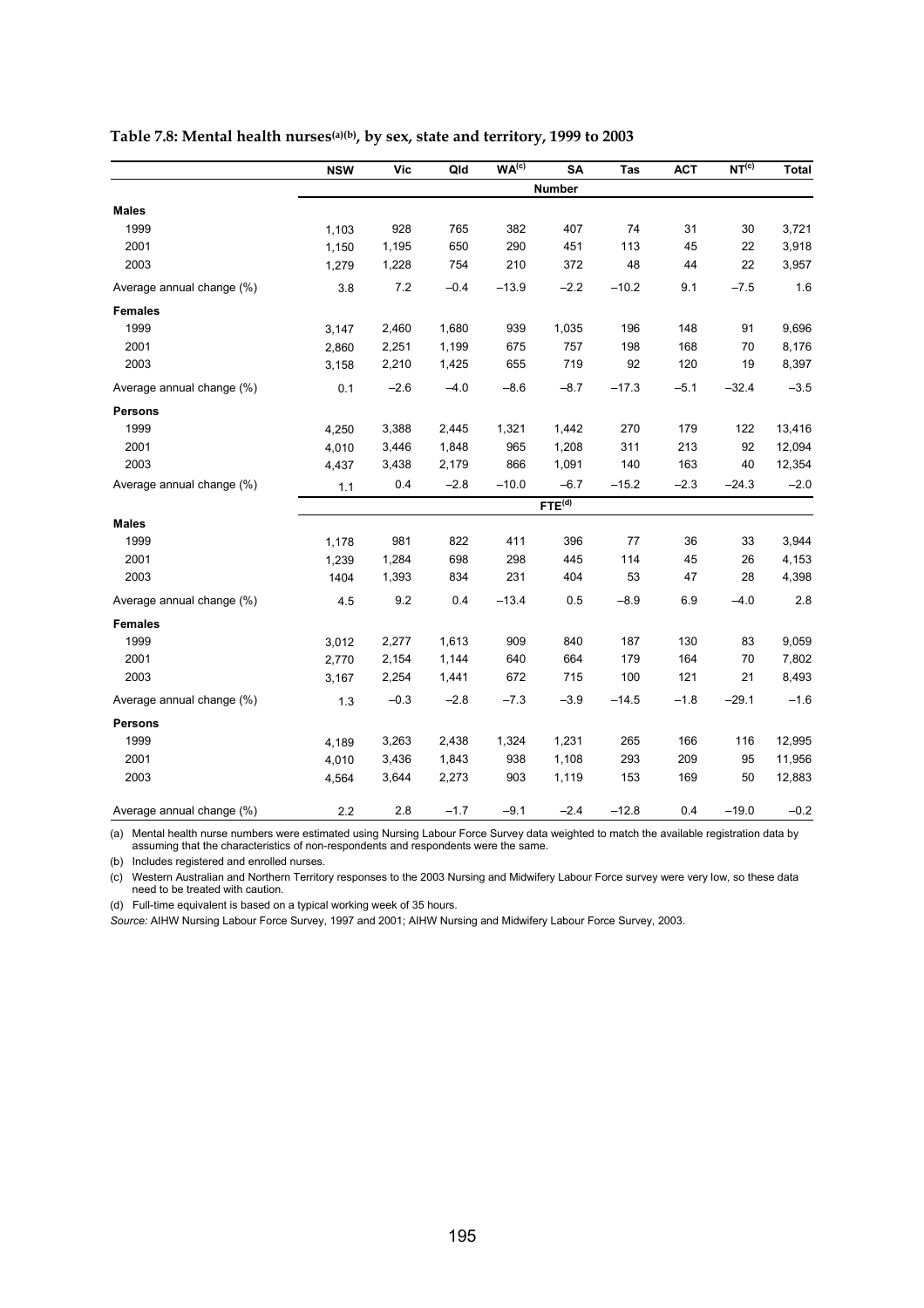## **7.2 Government-operated community and residential mental health services**

This section describes government-operated community and residential mental health services in terms of the number of services, availability of beds, staff employed and expenditure. The data relate only to government-operated residential mental health services that are staffed 24 hours per day: data on non-government-operated residential mental health services and government operated services staffed less than 24 hours are not available.

The National Community Mental Health Establishments Database (NCMHED) collates available bed, separation, staff and expenditure data for each public community and residential mental health care establishment in Australia from routine administrative collections. Further information on the NCMHED can be found in Appendix 1. The National Survey of Mental Health Services also collects data on these services, presented in the *National Mental Health Report* series (DHA 2004). The similarities and differences between the data collated by the survey and NCMHED are outlined in Appendix 5.

Table 7.9 presents a summary of services, number of available beds, staffing and expenditure from NCMHED since 1999–00. Information from the NCMHED on the number of services by state and territory in 2003–04 is presented in Table 7.10. A list of the services that are reported to NCMHED can be found in the Internet-only tables at <www.aihw.gov.au>. Note that the definitions of the services varied between jurisdictions. In some jurisdictions, such as Tasmania and Queensland, the services were equivalent to individual service units, which can include hospital-based mental health outpatient and outreach services. In other jurisdictions, such as New South Wales and Western Australia, entire health regions or areas were defined as services. For these reasons, the number of services reported does not necessarily reflect the number of physical buildings or service outlets from which mental health care was provided.

Between 1999–00 and 2003–04 the number of FTE staff increased from 8,570 to 10,783, or an average rate of 5.9% annually. Salaries and wages expenditure over the same period increased each year by 14.5% on average, from \$407.9 million to \$702.1 million (in constant prices), and non-salary expenditure (including depreciation) increased 8.3% annually on average, from \$160.0 million to \$258.8 million (in constant prices).

There were 1,246 available beds reported to the NCMHED for 2003–04, representing 6.2 beds per 100,000 population (Table 7.10). Tasmania had the highest number of available beds per 100,000 (29.2), followed by Victoria (18.1).

Data on the number of full-time equivalent (FTE) staff employed in community and residential mental health services by state and territory are presented in Table 7.11. The FTE staff data presented are the average available staff for the year. Note that data collection by staff category is not consistent across all states and territories, with some jurisdictions providing best estimates. A total of 10,783 FTE staff were employed in government-operated community and residential mental health services for 2003–04.

FTE staffing data by staff category were able to be supplied to the NCMHED by New South Wales, Queensland, South Australia, Tasmania, the Australian Capital Territory and the Northern Territory. For these jurisdictions the majority of the FTE staff were *Nurses* (20.8%, or 2,248 FTE staff) and *Diagnostic and allied health professionals* (18.7%, or 2,020 FTE staff). The community and residential mental health care workforce also included *Administrative and clerical staff* (9.9%, or 1,071 FTE staff), *Salaried medical officers* (4.2%, or 456 FTE staff), *Domestic and other staff* (2.7%, or 292 FTE staff) and *Other personal care staff*.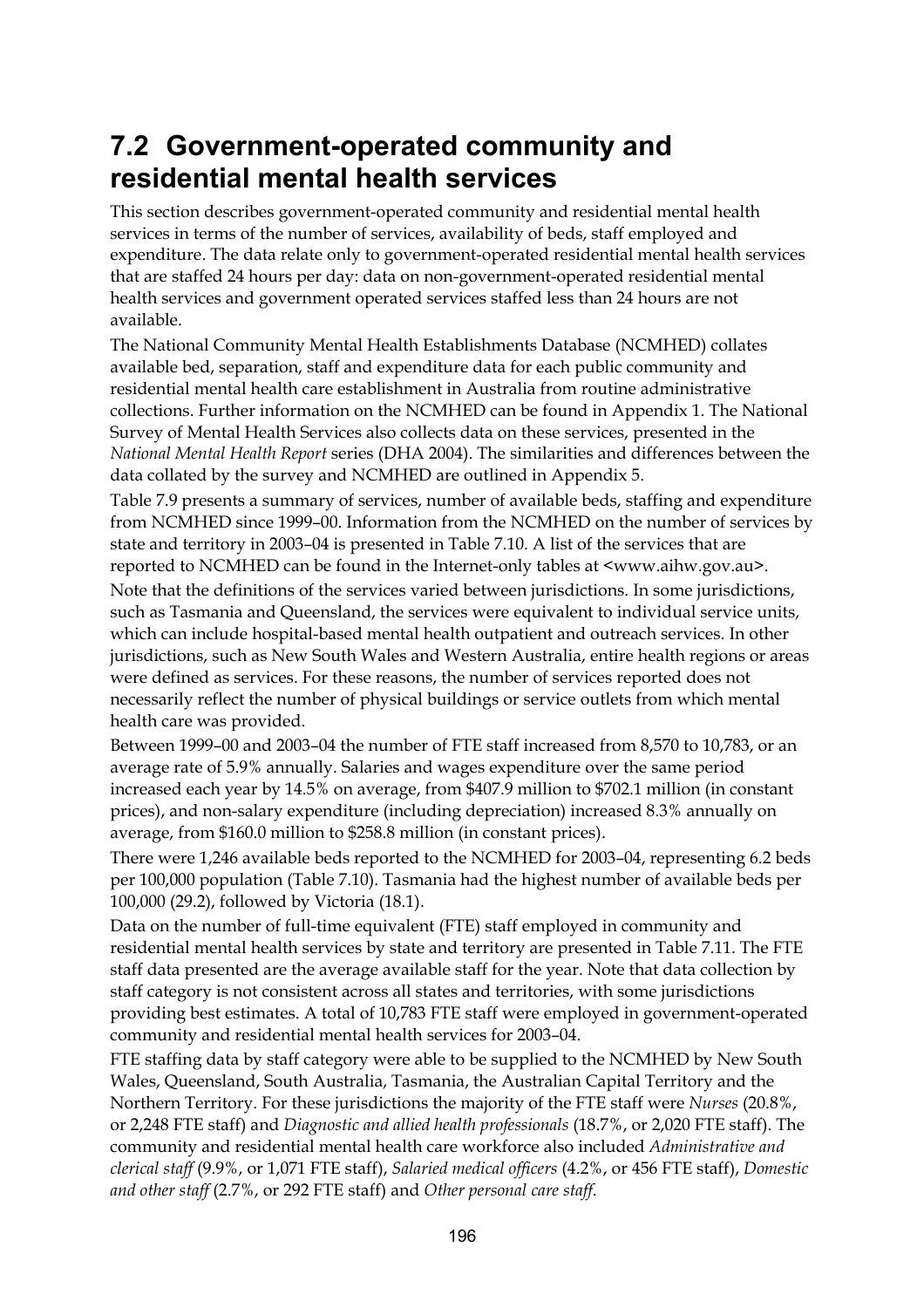The salary category made up 73.3% (\$675.8 million) of total expenditure (Tables 7.12 and 7.13). Salary payments include salaries and wages, payments to staff on paid leave, workers compensation, and salaries paid to contract staff for supply of labour. Non-salary expenditure includes expenses for medical supplies (excluding equipment purchases), administrative expenses, drug and food supplies, patient transport, and repairs and maintenance. Recurrent expenditure by community mental health services in 2003–04 was \$922.1 million (Table 7.13).

New South Wales, Queensland, Tasmania, the Australia Capital Territory and the Northern Territory were able to supply their salary and wage data by staffing category. The proportion of salary and wage expenditure paid by the five jurisdictions to *Total nurses* and *Diagnostic and allied health professionals* were 37.6% (\$124.7 million) and 30.8% (\$102.2 million) respectively. *Administrative and clerical staff* payments and *Salaried medical officers* payments accounted for 14.3% (\$47.5 million) and 13.5% (\$44.9 million) of the salary expenditure.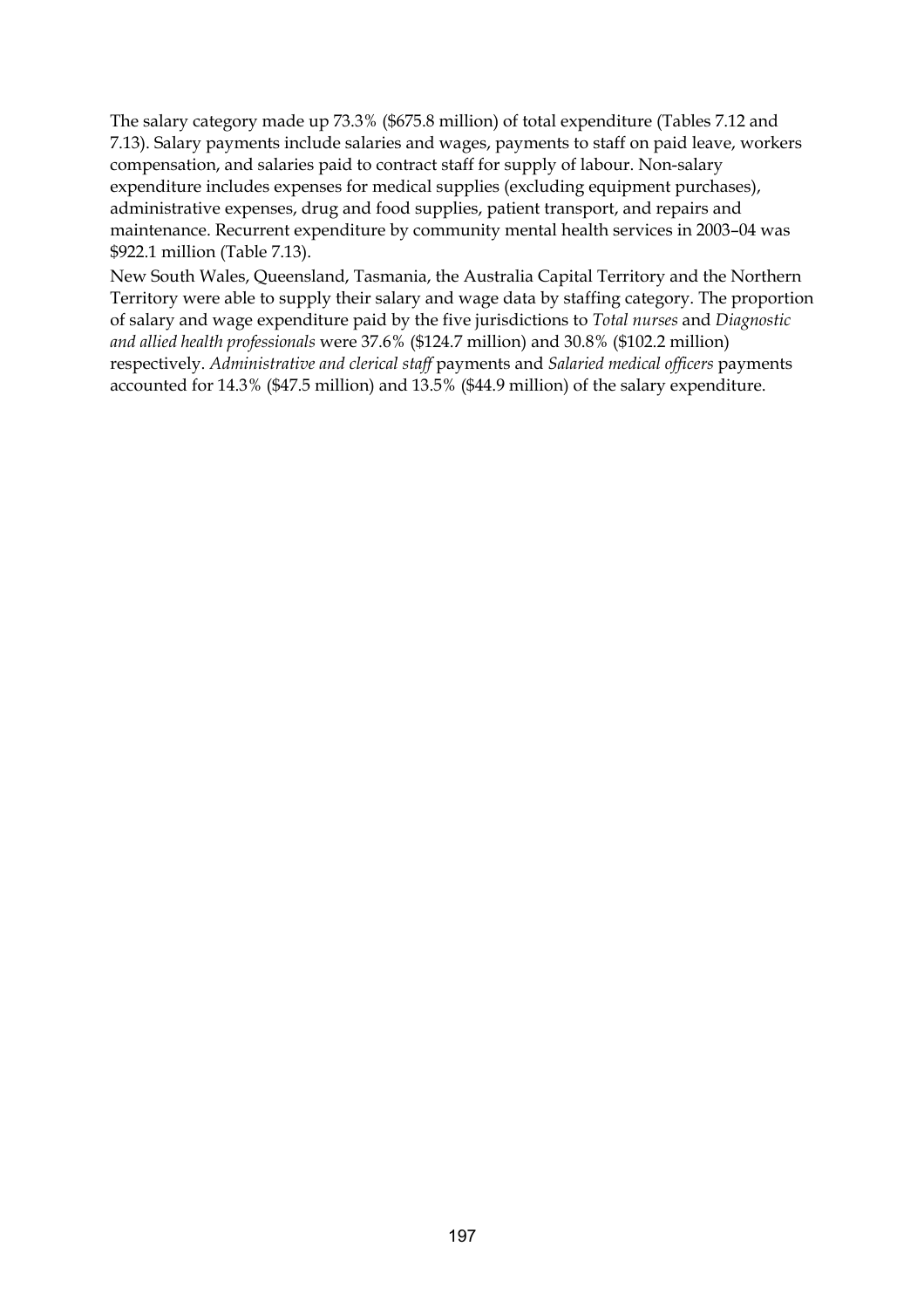| Table 7.9: Summary of public and private psychiatric hospitals <sup>(a)</sup> and government-operated |  |
|-------------------------------------------------------------------------------------------------------|--|
| community and residential mental health services <sup>(b)</sup> , Australia, 1999–00 to 2003–04       |  |

|                                                         |         |         |         |         |         | Average<br>annual change |
|---------------------------------------------------------|---------|---------|---------|---------|---------|--------------------------|
|                                                         | 1999-00 | 2000-01 | 2001-02 | 2002-03 | 2003-04 | (%)                      |
| <b>Public psychiatric hospitals</b>                     |         |         |         |         |         |                          |
| Number of hospitals                                     | 22      | 23      | 22      | 19      | 19      | $-3.6$                   |
| Available beds <sup>(c)</sup>                           | 2,759   | 2,478   | 2,457   | 2,523   | 2,561   | $-1.8$                   |
| Full-time-equivalent staff                              | 6,274   | 5,601   | 5,545   | 5,458   | 5,600   | $-2.8$                   |
| Current prices <sup>(d)</sup>                           |         |         |         |         |         |                          |
| Salaries and wages expenditure (\$'000)                 | 303,812 | 281,494 | 303,693 | 309,931 | 346,079 | 3.3                      |
| Non-salary expenditure <sup>(e)</sup> (\$'000)          | 113,516 | 115,295 | 119,576 | 137,156 | 122,408 | 1.9                      |
| Depreciation (\$'000)                                   | 19,562  | 19,899  | 21,955  | 21,957  | 19,869  | 0.4                      |
| Total recurrent expenditure (\$'000)                    | 436,890 | 416,688 | 445,224 | 469,044 | 488,356 | 2.8                      |
| Revenue (\$'000)                                        | 19,769  | 21,978  | 19,260  | 19,419  | 23,874  | 4.8                      |
| Constant prices <sup>(d)</sup>                          |         |         |         |         |         |                          |
| Salaries and wages expenditure (\$'000)                 | 275,254 | 263,478 | 293,367 | 309,931 | 358,884 | 7.1                      |
| Non-salary expenditure <sup>(e)</sup> (\$'000)          | 102,845 | 107,916 | 115,510 | 137,156 | 126,937 | 5.4                      |
| Depreciation (\$'000)                                   | 17,723  | 18,625  | 21,209  | 21,957  | 20,604  | 4.1                      |
| Total recurrent expenditure (\$'000)                    | 395,822 | 390,020 | 430,086 | 469,044 | 506,425 | 6.5                      |
| Revenue (\$'000)                                        | 17,911  | 20,571  | 18,605  | 19,419  | 24,757  | 9.3                      |
| <b>Public acute hospitals</b>                           |         |         |         |         |         |                          |
| Number of hospitals with a specialised psychiatric unit |         |         |         |         |         |                          |
| or ward                                                 | 107     | 111     | 108     | 128     | 124     | 4.1                      |
| Available beds in psychiatric units or wards            | n.a.    | n.a.    | 2,985   | 3,286   | 3,463   | 3.9                      |
| Private psychiatric hospitals <sup>(f)</sup>            |         |         |         |         |         |                          |
| Number of hospitals                                     | 24      | 24      | 24      | 25      | 25      | 1.0                      |
| Available beds <sup>(c)</sup>                           | 1,369   | 1,369   | 1,387   | 1,463   | 1,441   | 1.3                      |
| Full-time-equivalent staff                              | 1,572   | 1,566   | 1,707   | 1,704   | 1,672   | 1.6                      |
| Current prices <sup>(d)</sup>                           |         |         |         |         |         |                          |
| Total recurrent expenditure (\$'000)                    | 122,498 | 133,491 | 143,653 | 158,529 | 162,066 | 7.3                      |
| Constant prices <sup>(d)</sup>                          |         |         |         |         |         |                          |
| Total recurrent expenditure (\$'000)                    | 110,983 | 124,948 | 138,769 | 158,529 | 168,062 | 11.0                     |
| Government-operated community and residential           |         |         |         |         |         |                          |
| mental health services                                  |         |         |         |         |         |                          |
| Number of services <sup>(b)</sup>                       | 232     | 233     | 246     | 242     | 246     | 1.5                      |
| Available beds <sup>(c)</sup>                           | 1,171   | 1,306   | 1,249   | 1,241   | 1,246   | 1.8                      |
| Full-time-equivalent staff                              | 8,570   | 8,933   | 9,759   | 10,420  | 10,783  | 5.9                      |
| Current prices <sup>(d)</sup>                           |         |         |         |         |         |                          |
| Salaries and wages expenditure (\$'000)                 | 453,492 | 505,310 | 563,495 | 624,680 | 675,809 | 10.5                     |
| Non-salary expenditure <sup>(g)</sup> (\$'000)          | 177,865 | 187,887 | 214,636 | 247,052 | 249,149 | 5.8                      |
| Total recurrent expenditure (\$'000)                    | 631,358 | 695,709 | 778,131 | 871,751 | 922,079 | 10.0                     |
| Constant prices <sup>(d)</sup>                          |         |         |         |         |         |                          |
| Salaries and wages expenditure (\$'000)                 | 407,927 | 475,174 | 546,160 | 624,680 | 702,131 | 14.5                     |
| Non-salary expenditure <sup>(g)</sup> (\$'000)          | 159,994 | 176,682 | 208,033 | 247,052 | 258,840 | 8.3                      |
| Total recurrent expenditure (\$'000)                    | 567,921 | 654,218 | 754,193 | 871,751 | 957,993 | 14.0                     |

(a) The number of hospitals reported can be affected by administrative and/or reporting arrangements and is not necessarily a measure<br>of the number of physical hospital buildings or campuses. Some data for 2002–03 have bee

(b) The count of government-operated community and residential mental health services can be affected by administrative and/or reporting arrangements and is not necessarily a measure of the number of service outlets.

(c) Average available beds.

(d) Expenditure and revenue data are listed in both current and constant prices. Constant price values are referenced to 2002–03 and are adjusted for inflation and expressed in terms of prices for the reference year.

(e) Excludes depreciation.

(f) ABS defined private psychiatric hospitals as those that are licensed/approved by each state or territory health authority and for which 50% or more of the total patient days were for psychiatric patients.

(g) Includes depreciation.

n.a. Not available.

*Source:* National Public Hospital Establishments Database, Private Health Establishments Collection, National Community Mental Health Establishments Database.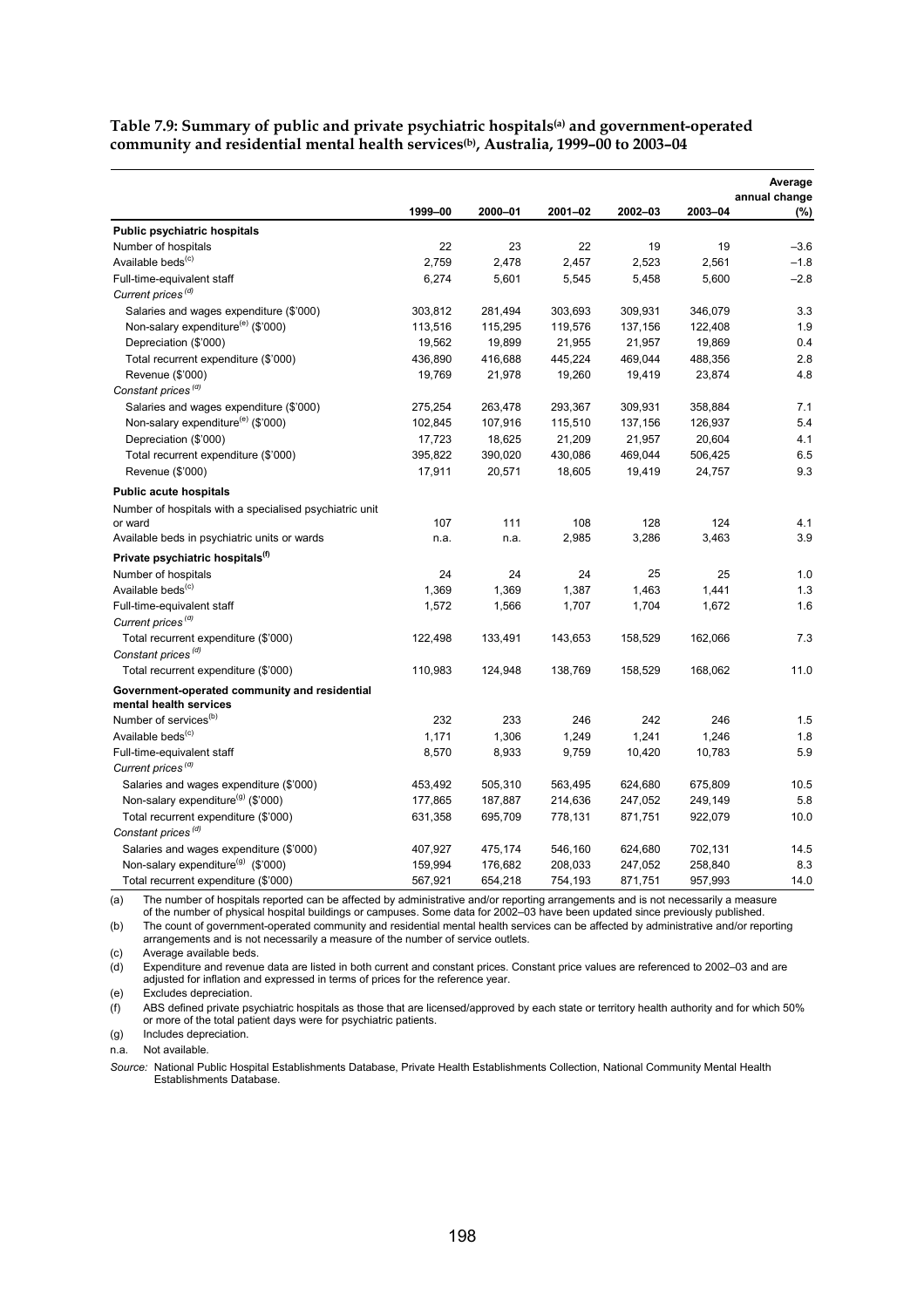**Table 7.10: Government-operated community and residential mental health services, services providing residential care, available beds and available beds per 100,000 population, states and territories, 2003–04** 

|                                                      | <b>NSW</b> | <b>Vic</b> | Qld | <b>WA</b>        | <b>SA</b>      | Tas  | <b>ACT</b> | NT  | Total |
|------------------------------------------------------|------------|------------|-----|------------------|----------------|------|------------|-----|-------|
| Services <sup>(a)</sup>                              | 19         | 39         | 97  | 18               | 35             | 30   |            | O   | 246   |
| Services providing residential care                  |            | 21         |     |                  |                |      |            |     | 52    |
| Available beds <sup>(b)</sup>                        | 137        | 893        |     | n,<br>$\epsilon$ | 27<br><u>_</u> | 140  | 28         | 0   | .246  |
| Available beds per 100,000 population <sup>(c)</sup> |            | 18.        | 0.0 | . .              | 1.8            | 29.2 | 8.7        | 0.0 | 6.2   |

(a) The number of services reported can be affected by administrative and/or reporting arrangements and is not necessarily a measure of the number of service outlets. For details on the services reported to NCMHED, see <www.aihw.gov.au>.

(b) Average available beds.

(c) Rates are crude rates based on the estimated resident population at 31 December 2003.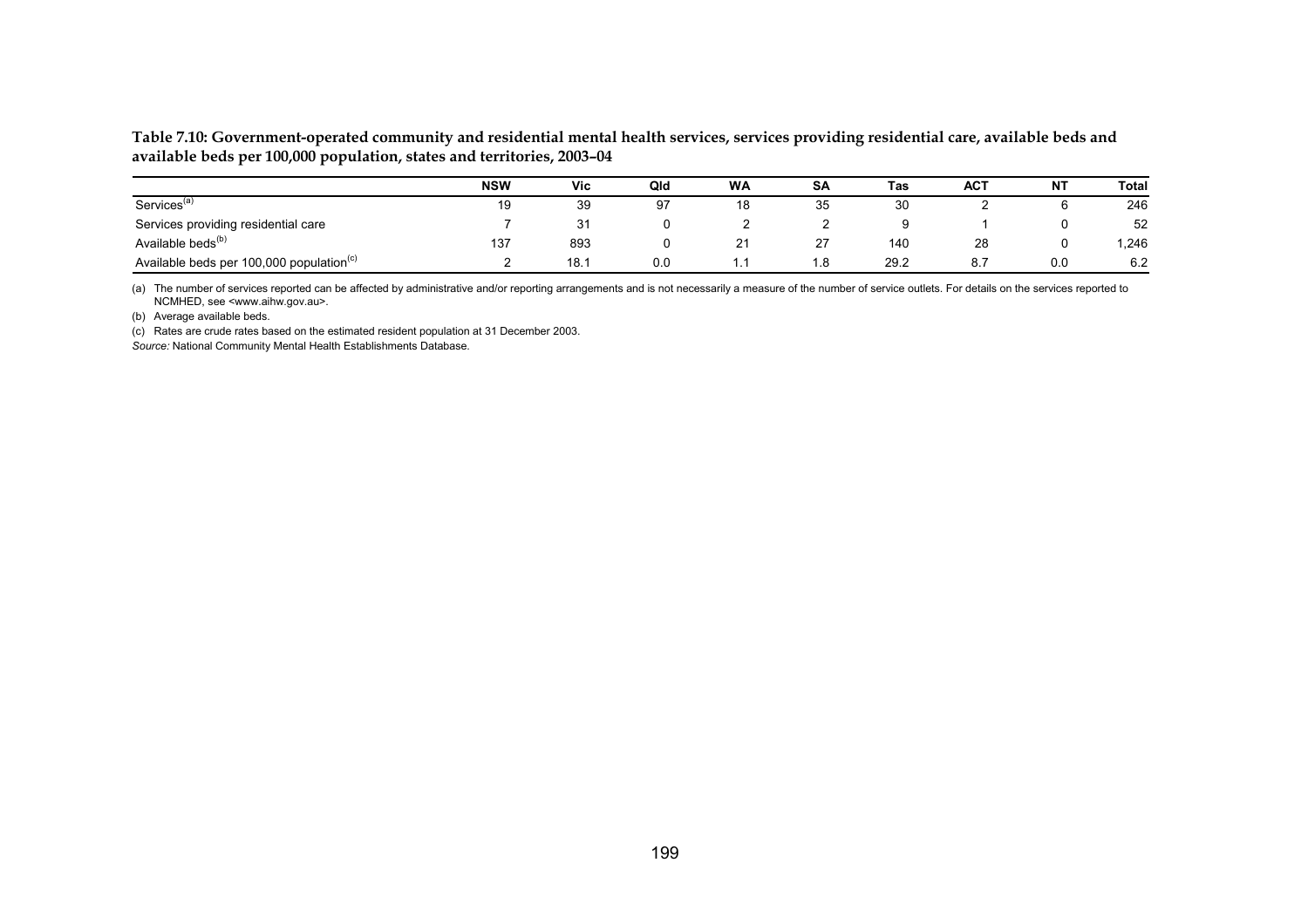| <b>Staffing category</b>                   | NSW <sup>(c)</sup> | Vic   | Qld   | <b>WA</b> | <b>SA</b> | Tas | <b>ACT</b> | <b>NT</b> | Total  |
|--------------------------------------------|--------------------|-------|-------|-----------|-----------|-----|------------|-----------|--------|
| Salaried medical officers                  | 218                | n.a.  | 120   | n.a.      | 78        | 15  | 15         | 10        | 456    |
| <b>Nurses</b>                              |                    |       |       |           |           |     |            |           |        |
| Registered nurses                          | n.a.               | n.a.  | 442   | n.a.      | 273       | 137 | 67         | 30        | n.p.   |
| Enrolled nurses                            | n.a.               | n.a.  |       | n.a.      | 11        | 37  | 14         | 0         | n.p.   |
| Total nurses                               | 1,231              | n.a.  | 448   | n.a.      | 284       | 174 | 81         | 30        | 2,248  |
| Other personal care staff                  | n.a.               | n.a.  | 24    | n.a.      | 10        | 59  | 0          | 0         | n.p.   |
| Diagnostic and allied health professionals | 958                | n.a.  | 623   | n.a.      | 268       | 61  | 91         | 19        | 2,020  |
| Administrative and clerical staff          | 664                | n.a.  | 216   | n.a.      | 111       | 33  | 26         | 21        | 1,071  |
| Domestic and other staff                   | 237                | n.a.  | 10    | n.a.      | 5         | 33  |            | 0         | 292    |
| Total staff <sup>(d)</sup>                 | 3,304              | 3,522 | 1,443 | 1,083     | 756       | 375 | 220        | 80        | 10,783 |

**Table 7.11: Full-time-equivalent staff(a), government-operated community and residential mental health services(b), states and territories, 2003–04** 

(a) Where average full-time-equivalent staff numbers were not available, staff numbers at 30 June 2004 were used.

(b) For details on the services reporting to the NCMHED, see <www.aihw.gov.au>.

(c) New South Wales *Other personal care staff* are not available separately and are included in total.

(d) Includes total for services which were not able to provide data by staffing category.

n.a. Not available.

n.p. Not published.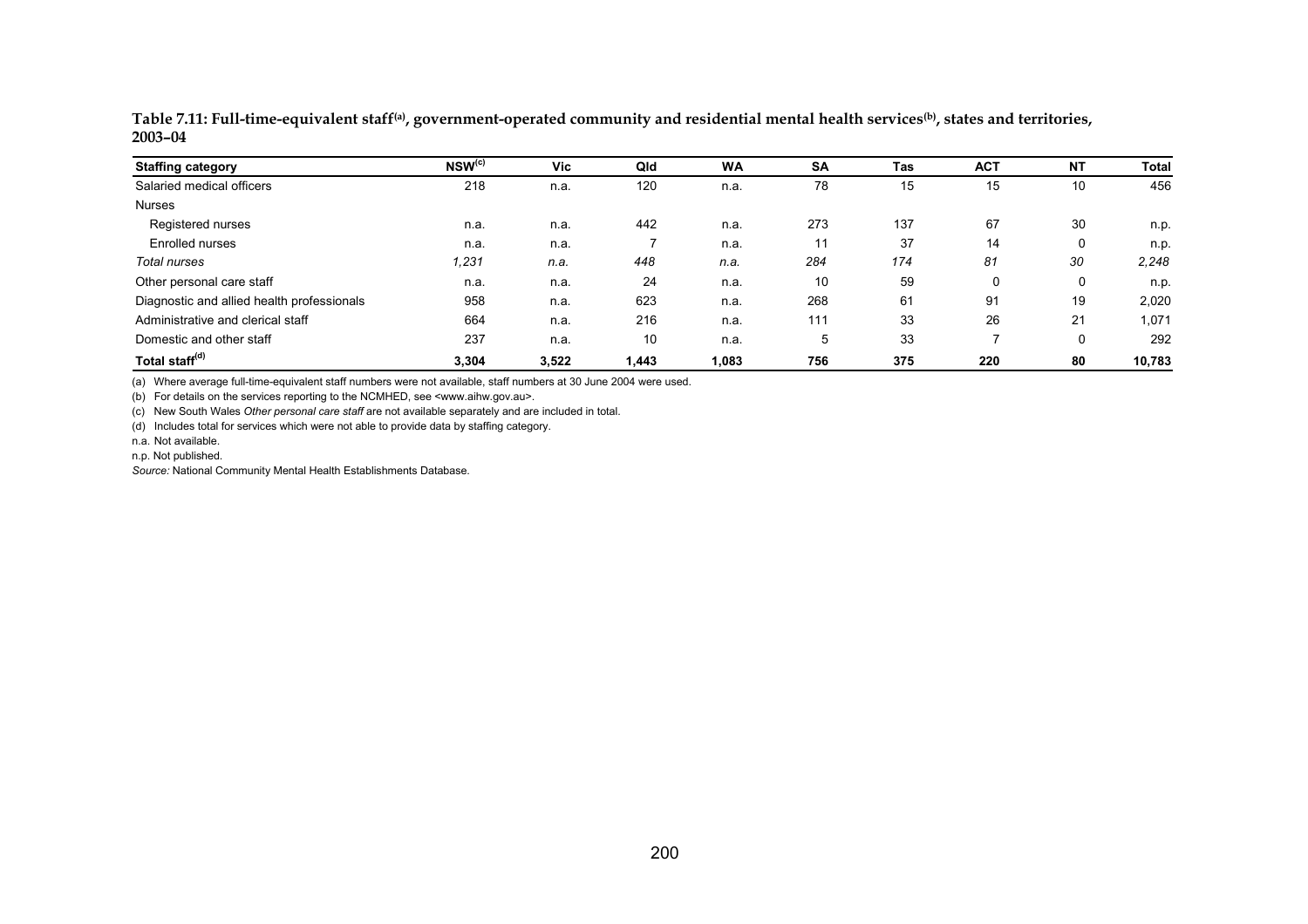**Table 7.12: Salaries and wages expenditure (\$'000), government-operated community and residential mental health services (a), states and territories, 2003–04** 

| <b>Staffing category</b>                   | $NSW^{(b)}$ | Vic     | Qld    | <b>WA</b> | <b>SA</b> | Tas    | <b>ACT</b> | <b>NT</b> | Total   |
|--------------------------------------------|-------------|---------|--------|-----------|-----------|--------|------------|-----------|---------|
| Salaried medical officers                  | 26,285      | n.a.    | 13,621 | n.a.      | n.a.      | .570   | 2,031      | 1,379     | n.p.    |
| <b>Nurses</b>                              |             |         |        |           |           |        |            |           |         |
| Registered nurses                          | n.a.        | n.a.    | 25.209 | n.a.      | n.a.      | 6,892  | 4,978      | 2,106     | n.p.    |
| Enrolled nurses                            | n.a.        | n.a.    | 284    | n.a.      | n.a.      | 1,270  | 653        | 0         | n.p.    |
| Total nurses                               | 83,317      | n.a.    | 25,494 | n.a.      | n.a.      | 8.162  | 5,631      | 2,106     | n.p.    |
| Other personal care staff                  | n.a.        | n.a.    | 954    | n.a.      | n.a.      | 1,816  | 0          | 0         | n.p.    |
| Diagnostic and allied health professionals | 58,656      | n.a.    | 33.256 | n.a.      | n.a.      | 3,415  | 5,642      | 1,251     | n.p.    |
| Administrative and clerical staff          | 34,798      | n.a.    | 8,977  | n.a.      | n.a.      | 1,237  | 1,367      | 1,110     | n.p.    |
| Domestic and other staff                   | 7,197       | n.a.    | 402    | n.a.      | n.a.      | 1,009  | 258        | 0         | n.p.    |
| Total salaries and wages <sup>(c)</sup>    | 211.409     | 225.722 | 82.703 | 73.457    | 44.534    | 17.209 | 14.929     | 5.846     | 675,809 |

(a) For details on the services reporting to NCMHED, see <www.aihw.gov.au>.

(b) Expenditure data for this collection are not regarded as reliable by NSW Health. It is recommended that data from the National Survey of Mental Health Services, as published in the National Mental Health Report be used in preference. New South Wales *Other personal care staff* are not available separately and are included in the total.

(c) Includes total for services that were not able to provide salaries and wages data by staffing category.

n.a. Not available.

n.p. Not published.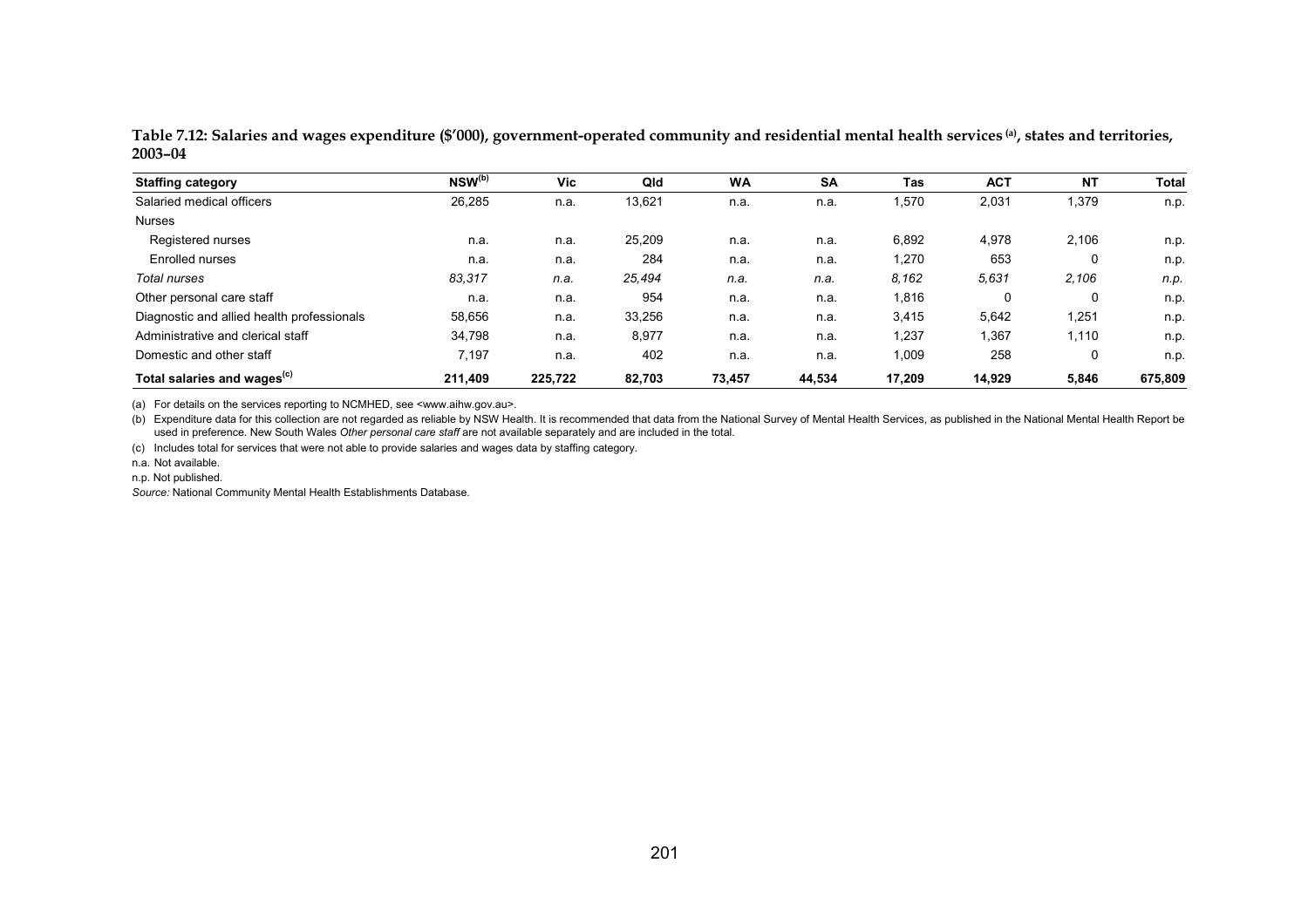| Table 7.13: Non-salary and total recurrent expenditure (\$'000), government-operated community and residential mental health services <sup>(a)</sup> , |  |
|--------------------------------------------------------------------------------------------------------------------------------------------------------|--|
| states and territories, 2003–04                                                                                                                        |  |

| Recurrent expenditure category                                     | $NSW^{(b)}$ | Vic     | Qld     | WA     | <b>SA</b> | Tas    | <b>ACT</b> | <b>NT</b> | <b>Total</b> |
|--------------------------------------------------------------------|-------------|---------|---------|--------|-----------|--------|------------|-----------|--------------|
| Payments to visiting medical officers                              | 10,854      | n.a.    | 5,050   | n.a.   | n.a.      | 5      | 705        | 13        | 16,627       |
| Superannuation                                                     | 19,172      | n.a.    | 9,120   | n.a.   | n.a.      | 1,905  | 1,576      | 514       | 32,287       |
| Drug supplies                                                      | 5,747       | n.a.    | 2,001   | n.a.   | n.a.      | 637    | 35         | 59        | 8,479        |
| Medical and surgical supplies                                      | 1,918       | n.a.    | 226     | n.a.   | n.a.      | 37     | 12         | 5         | 2,198        |
| Food supplies                                                      | 1,051       | n.a.    | 156     | n.a.   | n.a.      | 565    | 141        | 4         | 1,917        |
| Domestic services                                                  | 4,044       | n.a.    | 1,416   | n.a.   | n.a.      | 586    | 166        | 100       | 6,312        |
| Repairs and maintenance                                            | 6,757       | n.a.    | 1011    | n.a.   | n.a.      | 75     | 92         | 92        | 8,027        |
| Patient transport                                                  | 906         | n.a.    | 15      | n.a.   | n.a.      | 10     | 12         |           | 944          |
| Administrative expenses                                            | 28,550      | n.a.    | 9,950   | n.a.   | n.a.      | 5,958  | 2,092      | 1,010     | 47,560       |
| Interest payments                                                  | 14          | n.a.    |         | n.a.   | n.a.      | 0      | 0          | n.a.      | 15           |
| Other recurrent expenditure                                        | 15,660      | n.a.    | 1,608   | n.a.   | n.a.      | 606    | 1,693      | 1,462     | 21,029       |
| Total non-salary expenditure excluding depreciation <sup>(c)</sup> | 94,673      | n.a.    | 30,556  | n.a.   | n.a.      | 10,395 | 6,524      | 3,260     | n.p.         |
| Depreciation                                                       | 8,646       | n.a.    | 691     | n.a.   | n.a.      | 0      | 82         | 8         | n.p.         |
| Total non-salary expenditure including depreciation <sup>(c)</sup> | 103,319     | 56,258  | 31,247  | 23,808 | 11,369    | 10,395 | 6,606      | 3,268     | 246,270      |
| Total recurrent expenditure <sup>(c)</sup>                         | 314,728     | 281,980 | 113,950 | 97,265 | 55,903    | 27,604 | 21,535     | 9,114     | 922,079      |

(a) For details on the services reporting to the NCMHED, see <www.aihw.gov.au>.

(b) Expenditure data for this collection are not regarded as reliable by NSW Health. It is recommended that data from the National Survey of Mental Health Services, as published in the National Mental Health Report be used in preference.

(c) Includes total for services that were not able to provide data by recurrent expenditure category.

n.a. Not available.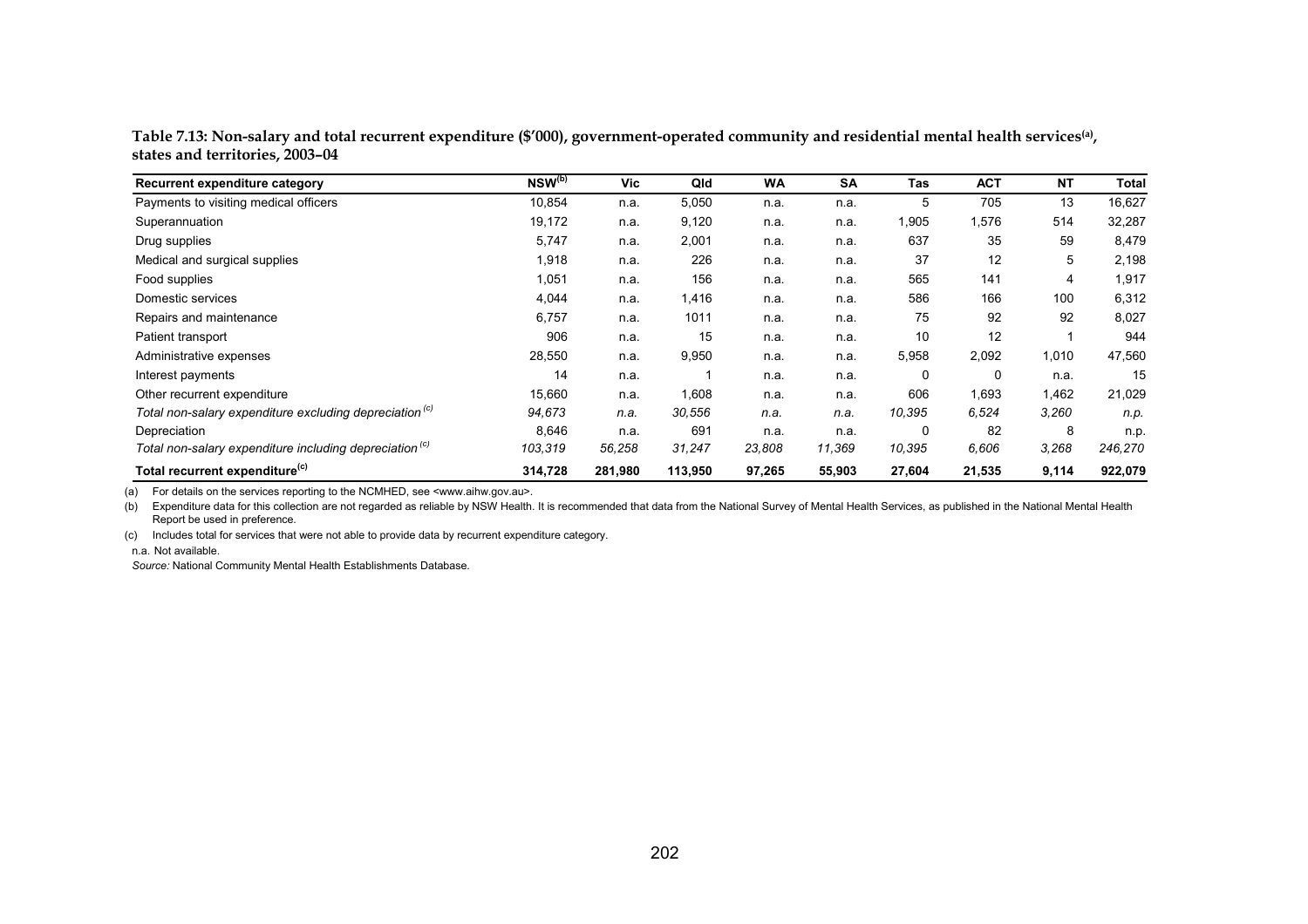# **7.3 Psychiatric and acute care hospitals**

Public and private sector psychiatric and acute care hospitals provide admitted patient and non-admitted patient mental health care. For a complete picture of hospital-based mental health care, data from both psychiatric and public acute care hospitals are presented in this section. In order to present data on the different hospital types, this chapter draws on data from the National Public Hospital Establishments Database (NPHED) and the ABS's Private Health Establishments Collection (PHEC). Details on each collection are presented in Appendix 1. Although there are currently more mental health-specific data available on psychiatric hospitals than on acute care hospitals, this does not necessarily indicate the relative importance or contribution of the two hospital types.

The NPHED is not the only source of mental health-related staffing, resource and expenditure data on Australia's public hospitals. The National Survey of Mental Health Services also collects data on these hospitals; these data are presented in the *National Mental Health Report* series (DHA 2004). The similarities and differences between the data collated by the survey and by the NPHED are outlined in Appendix 5.

### **Public psychiatric hospitals**

This section describes public psychiatric hospitals in terms of number of hospitals, availability of beds, staff employed, expenditure and revenue. The public psychiatric hospital data were obtained from the NPHED, which holds a record for each public hospital in Australia and is collated from routine administrative collections.

In 2003–04 there were 20 public psychiatric hospitals in Australia, providing 12.9% of the separations with specialised psychiatric care and 30.3% of the specialised psychiatric care days (Tables 4.2 and 4.3). The number of separate services reported was similar to that reported for the previous four years (Table 7.9).

When comparing jurisdictions, note that the hospital reported by Victoria is a specialist forensic service, whereas the hospitals reported by other jurisdictions provide a broader range of services. A list of the public psychiatric hospitals that were reported to NPHED is on the AIHW web site <www.aihw.gov.au>.

A useful indicator of public psychiatric hospital service delivery is the number of available beds. The number of available beds for 2003–04 was 2,561, compared with 2,523 available beds for 2002–03 and 2,457 for 2001–02 (Table 7.9). This represents a continuation of the increase in available bed numbers occurring since 2001–02, after previous declines. The majority of public psychiatric hospital beds were located in major cities (72.0%). There were no public psychiatric hospitals in remote and very remote areas (Table 7.14).

Data on the number of staff employed in public psychiatric hospitals by state and territory are presented in Table 7.15. The data on FTE staff refer to the average available staff for the year. Note that data collection by staff category was not consistent across all states and territories, with some jurisdictions providing best estimates. FTE staff employed in Australian public psychiatric hospitals remained relatively stable between 2000–01 and 2003–04, with an average of 5,600 FTE staff reported for 2003–04 compared with 5,601 reported for 2000–01 (Table 7.9). However, due to a drop in average FTE staff between 1999–00 and 2000–01 there was an average annual decrease of 2.7% between 1999–00 and 2003–04.

The majority of the FTE staff in 2003–04 were *Nursing staff* (53.8% or 3,011 FTE staff), followed by *Domestic and other staff* (18.7% or 1,045 FTE staff). *Salaried medical officers* and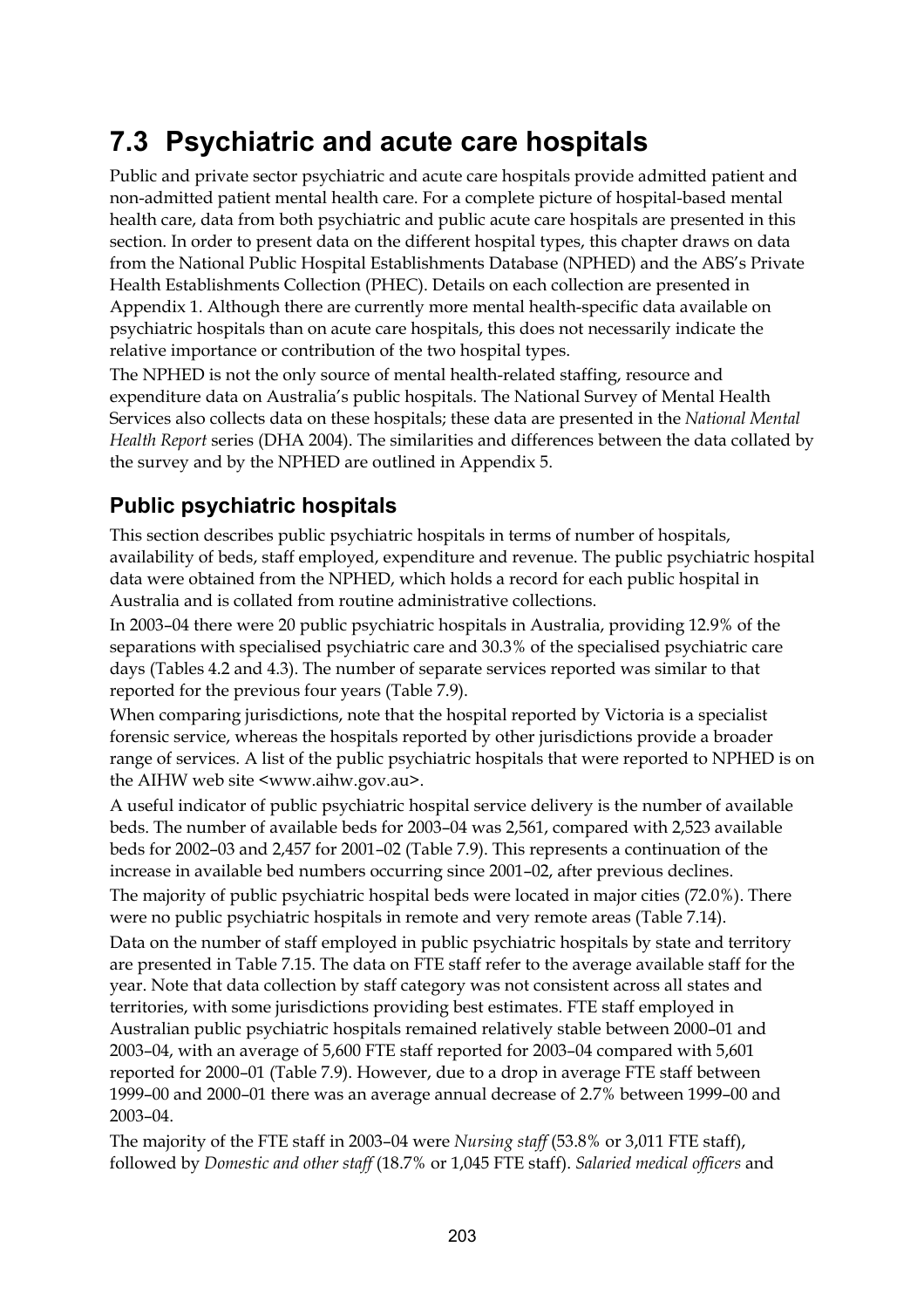*Diagnostic and allied health professionals* made up 5.5% (308 FTE staff) and 9.5% (531 FTE staff) of the public psychiatric hospital workforce respectively.

### **Box 7.1 Expenditure and staffing data for public psychiatric hospital services provided to non-admitted patients**

*The expenditure and staffing data for public psychiatric hospital-based services provided to non-admitted patients and some community-based services (for example, psychiatric outpatient services and community outreach services) are included in both the public hospital data and the government-operated community and residential mental health services data. Public hospitals report expenditure and staffing data for specialised mental health community, outpatient and outreach services under their management to NPHED. Many of these mental health community, outpatient and outreach services also report these data separately to NCMHED. For this reason, the expenditure and staffing totals for public psychiatric hospitals and government-operated community and residential mental health services should not be added together. Available on the AIHW web site <www.aihw.gov.au> is a list of the public psychiatric hospitals contributing to NPHED and the government-operated community and residential mental health services contributing to NCMHED. Dual listing of some services provides evidence of overlap.* 

Tables 7.16 and 7.17 present information on recurrent expenditure in current prices by public psychiatric hospitals, including salary and non-salary categories. Salary payments include salaries and wages, payments to staff on paid leave, workers compensation, and amounts paid to contract staff for supply of labour. Non-salary expenditure includes payments for medical/surgical supplies (excluding equipment purchases), administrative expenses and drug supplies.

Recurrent expenditure by public psychiatric hospitals in 2003–04 was \$488.4 million (Table 7.17). Between 1999–00 and 2003–04 recurrent expenditure increased on average by 6.5% annually, from \$395.8 million to \$506.4 million (constant prices) (Table 7.9).

The salary category made up 70.9% (\$346.1 million) of the recurrent expenditure of public psychiatric hospitals. In jurisdictions other than Victoria and South Australia (for which detailed data were not available), salary and wage payments to *Nursing staff* made up 55.5% (\$147.5 million) of the expenditure on salary and wages. Salary and wages payments for *Domestic and other staff* and *Salaried medical officers* made up 11.9% (\$31.6 million) and 11.8% (\$31.4 million) respectively.

Data on public psychiatric hospital revenue, excluding general revenue payments received from state or territory governments, are presented in Table 7.18. The revenue received by Australian public psychiatric hospitals was \$23.7 million for 2003–04, compared with \$19.4 million for 2002–03. This amount is equivalent to 4.9% of the total recurrent expenditure. A relatively large proportion of the total revenue for public psychiatric hospitals was collected as patient revenue (73.3% or \$17.4 million).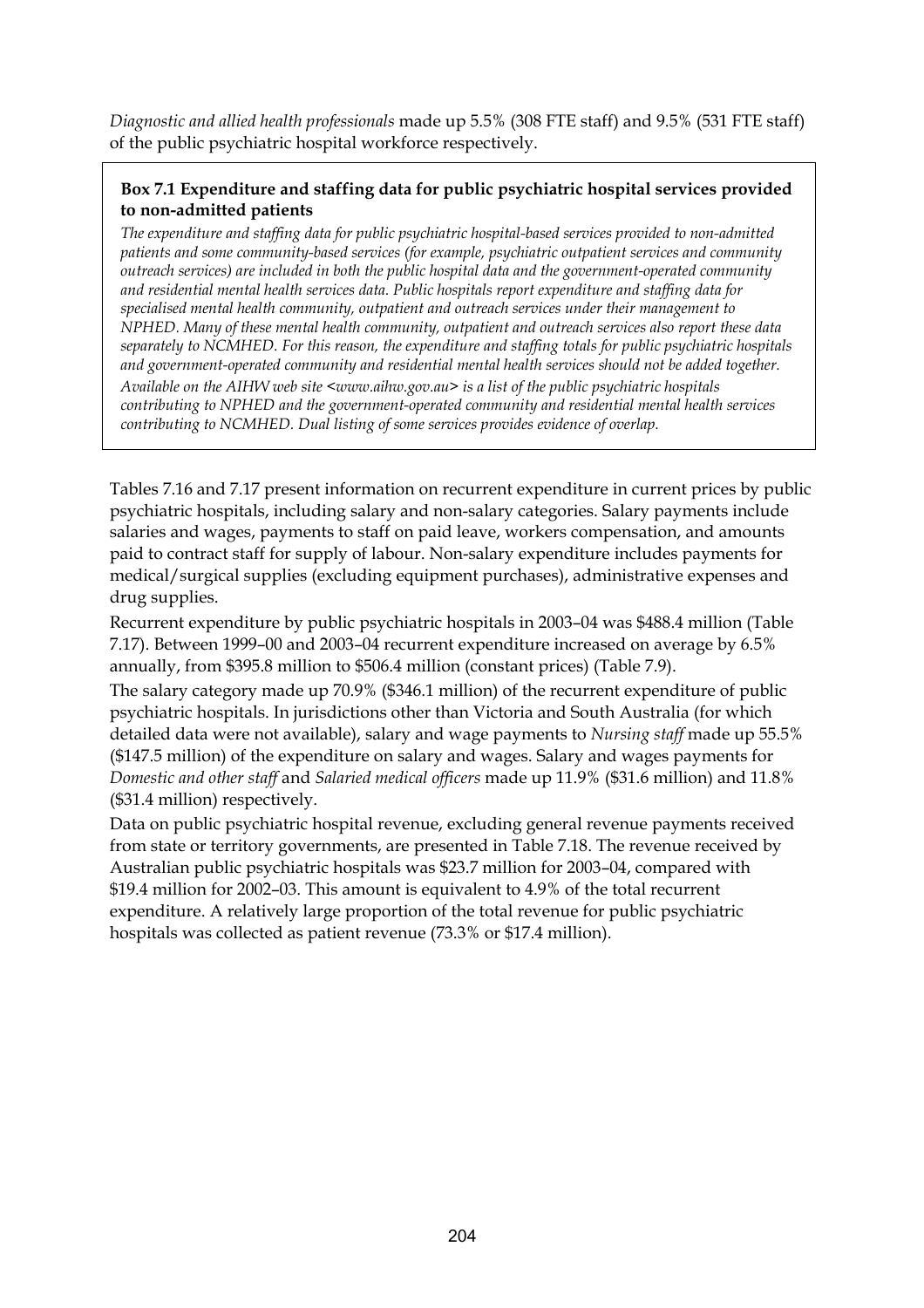**Table 7.14: Public psychiatric hospitals(a) and available beds(b), by Remoteness Area, states, 2003–04** 

|                                                      | <b>NSW</b> | <b>Vic</b> | Qld          | <b>WA</b> | <b>SA</b> | Tas           | Total       |
|------------------------------------------------------|------------|------------|--------------|-----------|-----------|---------------|-------------|
| Public psychiatric hospitals                         |            |            |              |           |           |               |             |
| Major cities                                         |            |            |              |           |           | $\sim$ $\sim$ | 11          |
| Inner regional                                       |            | 0          |              |           |           | 3             |             |
| Outer regional                                       | 0          | 0          |              |           |           |               | 2           |
| Remote and very remote                               | n          | 0          | <sup>0</sup> |           | 0         |               | $\Omega$    |
| <b>Total all regions</b>                             | 10         | 1          | 4            |           |           | 3             | 20          |
| Available beds <sup>(b)</sup>                        |            |            |              |           |           |               |             |
| Major cities                                         | 874        | 115        | 192          | 203       | 461       | $\sim$ $\sim$ | 1,845       |
| Inner regional                                       | 363        | 0          | 204          | 0         | 0         | 69            | 636         |
| Outer regional                                       | 0          | 0          | 80           | 0         | 0         | 0             | 80          |
| Remote and very remote                               | 0          | $\Omega$   | $\mathbf{0}$ | $\Omega$  | $\Omega$  | 0             | 0           |
| <b>Total all regions</b>                             | 1,237      | 115        | 476          | 203       | 461       | 69            | 2,561       |
| Available beds per 100,000 population <sup>(c)</sup> |            |            |              |           |           |               |             |
| Major cities                                         | 18.3       | 3.2        | 9.6          | 14.8      | 42.1      |               | 14          |
| Inner regional                                       | 26.4       | 0          | 20.7         | $\Omega$  | $\Omega$  | 22.7          | 15.3        |
| Outer regional                                       | 0          | 0          | 12           | 0         | 0         | 0             | 3.9         |
| Remote and very remote                               | 0          | $\Omega$   | $\Omega$     | ∩         | ŋ         |               | $\mathbf 0$ |
| <b>Total all regions</b>                             | 18.5       | 2.3        | 12.5         | 10.4      | 30.2      | 14.5          | 12.9        |

(a) The number of hospitals reported can be affected by administrative and/or reporting arrangements and is not necessarily a measure of the number of physical hospital buildings or campuses. There are no public psychiatric hospitals in the Australian Capital Territory or the Northern Territory. For details on the hospitals reporting to NPHED, see <www.aihw.gov.au>.

(b) Average available beds where possible; otherwise available beds at 30 June 2004.

(c) Rates are crude rates based on the estimated resident population at 30 June 2003.

**. .** Not applicable.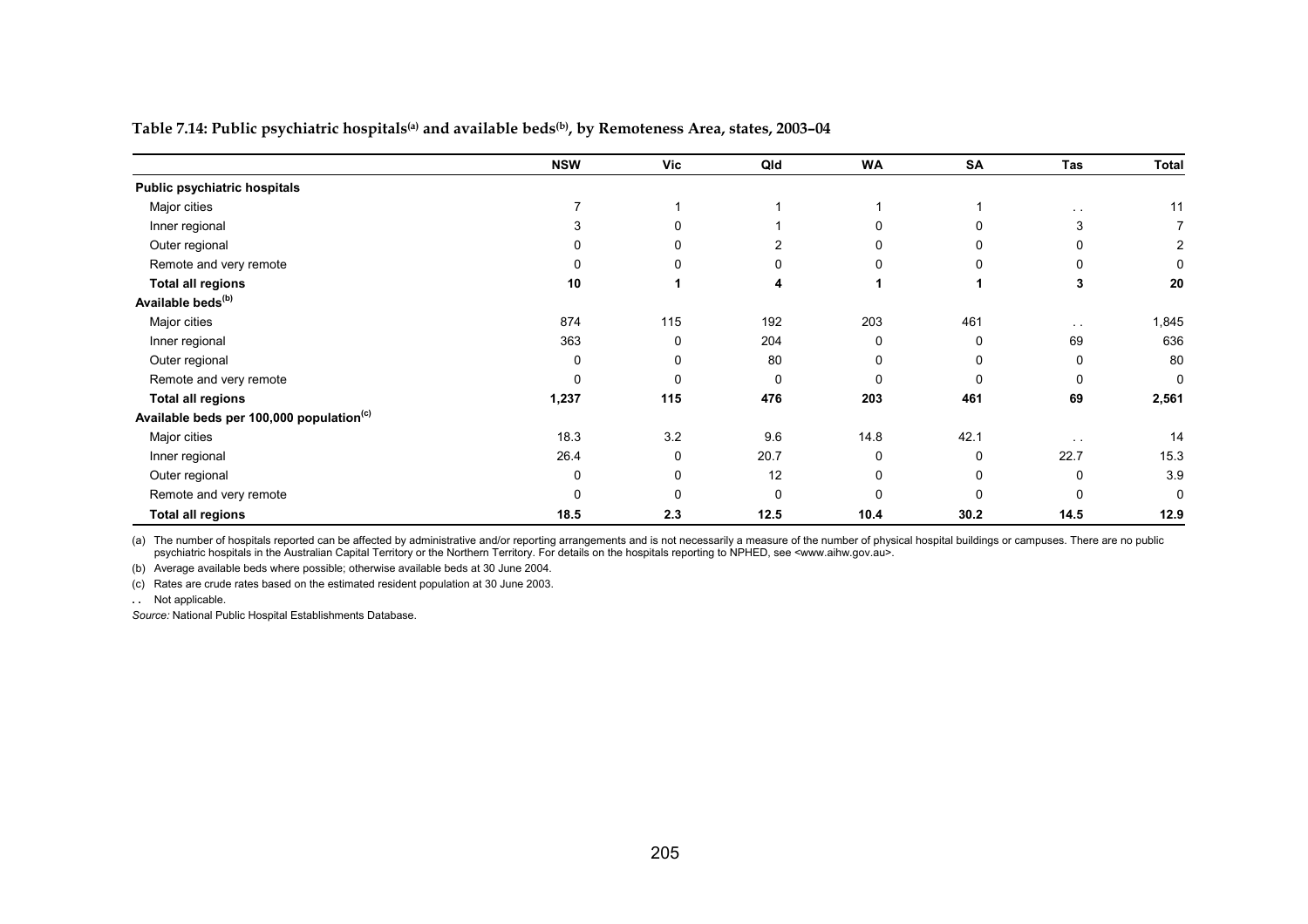**Table 7.15: Full-time-equivalent staff(a), public psychiatric hospitals(b), states, 2003–04** 

| <b>Staffing category</b>                   | $NSW^{(c)}$ | $Vic^{(d)}$ | Qld   | WA <sup>(e)</sup> | SA <sup>(f)</sup> | $\mathsf{Tas}^{(\mathsf{f})}$ | <b>Total</b> |
|--------------------------------------------|-------------|-------------|-------|-------------------|-------------------|-------------------------------|--------------|
| Salaried medical officers                  | 165         | 21          | 28    | 38                | 56                | 0                             | 308          |
| <b>Nurses</b>                              |             |             |       |                   |                   |                               |              |
| Registered nurses                          | n.a.        | 137         | 477   | 262               | 465               | 31                            | n.a.         |
| Enrolled nurses                            | n.a.        | 19          | 109   | 50                | 97                | 3                             | n.a.         |
| Total nurses                               | 1,361       | 156         | 586   | 312               | 562               | 34                            | 3,011        |
| Other personal care staff                  | n.a.        | n.a.        | 26    | n.a.              | 5                 | n.a.                          | n.a.         |
| Diagnostic and allied health professionals | 289         | 19          | 104   | 63                | 56                | 0                             | 531          |
| Administrative and clerical staff          | 356         | 38          | 117   | 71                | 91                | 2                             | 675          |
| Domestic and other staff                   | 523         | 11          | 220   | 107               | 169               | 15                            | 1,045        |
| <b>Total staff</b>                         | 2,693       | 245         | 1,081 | 591               | 940               | 50                            | 5,600        |

(a) The data on public psychiatric hospitals can be affected by administrative and/or reporting arrangements; for example, the inclusion of data for community-based services managed by hospitals. There are no public psychiatric hospitals in the Australian Capital Territory or the Northern Territory. For details on the hospitals reporting to NPHED, see <www.aihw.gov.au>.

(b) Where average full-time-equivalent staff numbers were not available, staff numbers at 30 June 2004 were used. Staff contracted to provide products (rather than labour) are not included.

(c) *Other personal care staff* are included in *Diagnostic and allied health professionals*.

(d) Full-time-equivalent staff numbers may be slightly understated. *Other personal care staff* are included in *Domestic and other staff*.

(e) Other personal care staff excludes staff on retention who do not work regular hours and are included in Domestic and other staff. Many hospitals were unable to provide a split between nurse categories and these have been reported as *Registered nurses*.

(f) *Other personal care staff* are included in *Domestic and other staff*.

n.a. Not available.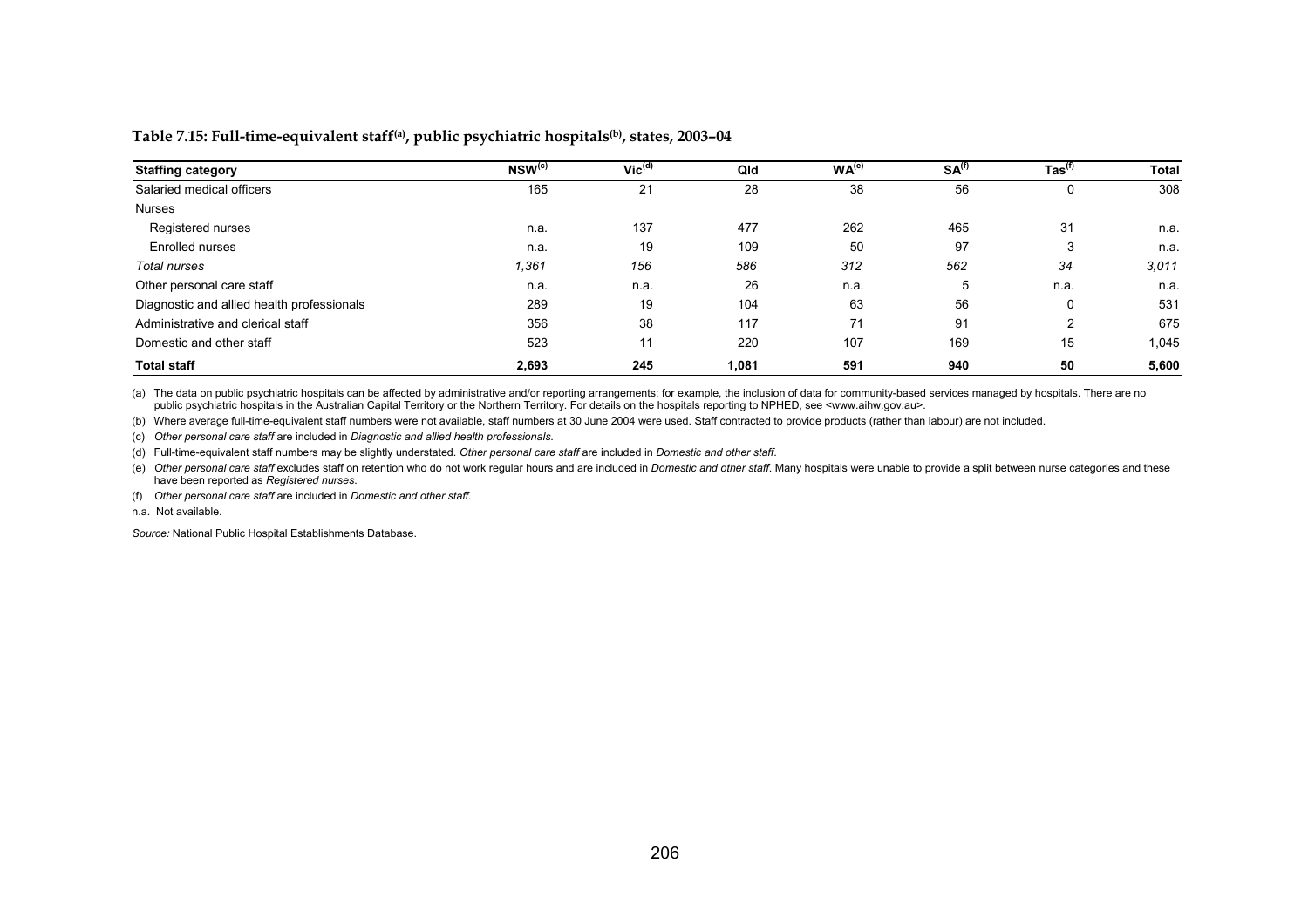#### **Table 7.16: Salaries and wages expenditure (\$'000), public psychiatric hospitals(a), states, 2003–04**

| <b>Staffing category</b>                   | NSW <sup>(b)</sup> | $\overline{\mathsf{Vic}^{(\mathsf{c})}}$ | Qld    | WA <sup>(d)</sup> | SA <sup>(e)</sup> | $\mathsf{ Tas}^{(\mathsf{f})}$ | Total <sup>(g)</sup> |
|--------------------------------------------|--------------------|------------------------------------------|--------|-------------------|-------------------|--------------------------------|----------------------|
| Salaried medical officers                  | 22,131             | n.a.                                     | 3,315  | 5,951             | n.a.              | U                              | 31,397               |
| <b>Nurses</b>                              |                    |                                          |        |                   |                   |                                |                      |
| Registered nurses                          | n.a.               | n.a.                                     | 30,281 | 17,345            | n.a.              | 1,908                          | n.a.                 |
| Enrolled nurses                            | n.a.               | n.a.                                     | 5,024  | 2,362             | n.a.              | 129                            | n.a.                 |
| Total nurses                               | 90.494             | n.a.                                     | 35.305 | 19,707            | n.a.              | 2,038                          | 147,544              |
| Other personal care staff                  | 0                  | n.a.                                     | 1099   | 0                 | n.a.              | 0                              | 1,099                |
| Diagnostic and allied health professionals | 15.889             | n.a.                                     | 5,885  | 3,256             | n.a.              | 0                              | 25,030               |
| Administrative and clerical staff          | 20.500             | n.a.                                     | 5,459  | 3,351             | n.a.              | 36                             | 29,346               |
| Domestic and other staff                   | 18.081             | n.a.                                     | 8,756  | 4,174             | n.a.              | 614                            | 31,625               |
| Total salaries and wages <sup>(f)</sup>    | 167.095            | 23,218                                   | 59.819 | 36,439            | 56,820            | 2.688                          | 346,079              |

(a) The data on public psychiatric hospitals can be affected by administrative and/or reporting arrangements; for example, the inclusion of data for community-based services managed by hospitals. For details on the hospitals reporting to NPHED, see <www.aihw.gov.au>.

(b) Expenditure recorded against special purposes and trust funds is not included. *Other personal care staff* are included in *Diagnostic and allied health professionals*.

(c) Reporting arrangements do not allow for the breakdown of recurrent expenditure for the single public psychiatric hospital.

(d) *Other personal care staff* are included in *Domestic and other staff*.

(e) For 2003–04, reporting arrangements do not allow for the breakdown of recurrent expenditure for the single public psychiatric hospital.

(f) *Other personal care staff* are included in *Diagnostic and allied health professionals.*

(g) Components do not add to the total as some data not available as subcategories.

(h) Includes recurrent salaries and wages expenditure not allocatable to a salaries and wages expenditure category.

n.a. Not available.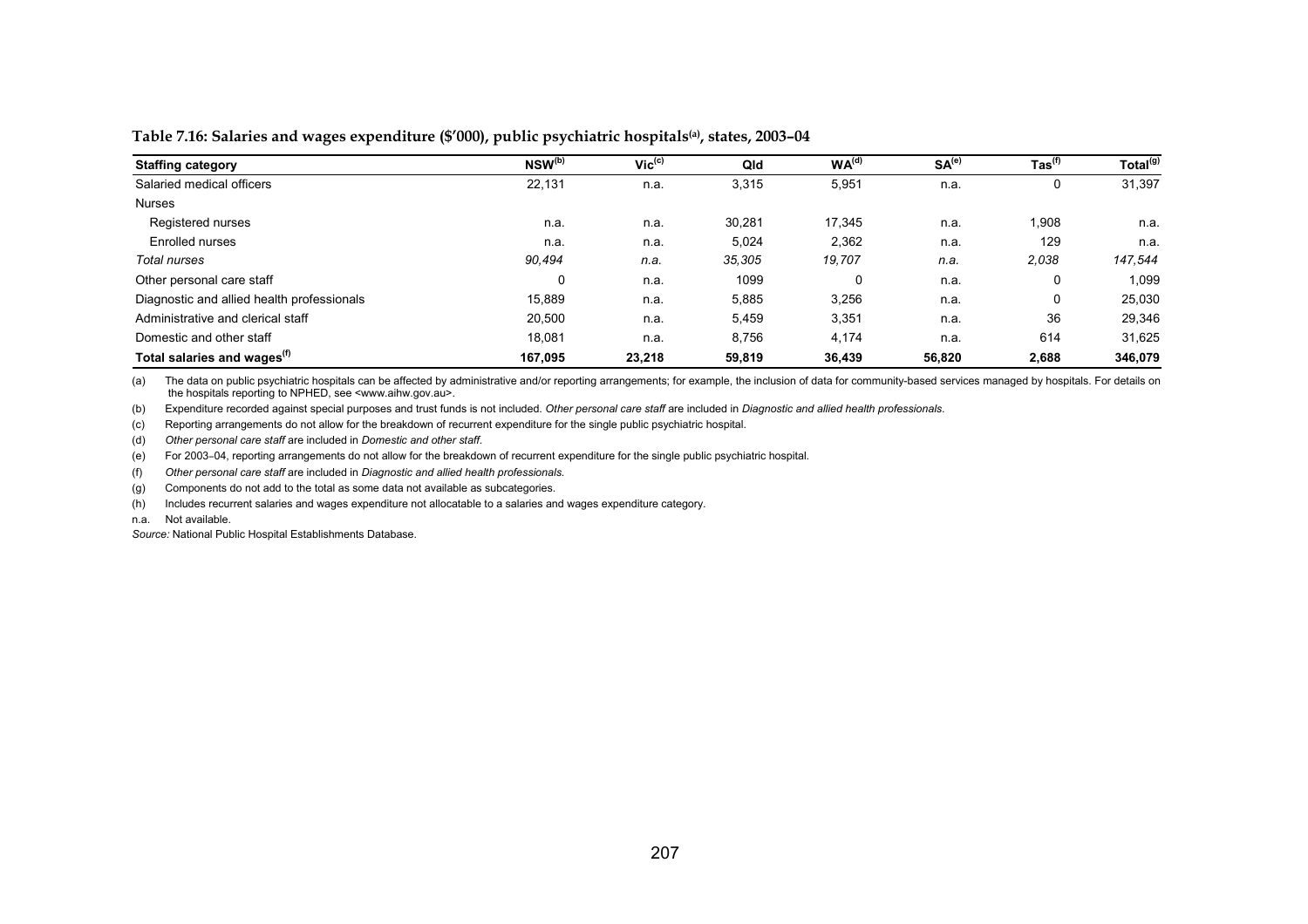| Table 7.17: Non-salary expenditure and total recurrent expenditure (\$'000), public psychiatric hospitals <sup>(a)</sup> , states, 2003-04 |
|--------------------------------------------------------------------------------------------------------------------------------------------|
|--------------------------------------------------------------------------------------------------------------------------------------------|

|                                             | NSW <sup>(b)</sup> | $\mathsf{Vic}^{\text{(c)}}$ | QId <sup>(d)</sup> | <b>WA</b> | SA <sup>(c)</sup> | <b>Tas</b> | Total   |
|---------------------------------------------|--------------------|-----------------------------|--------------------|-----------|-------------------|------------|---------|
| Payments to visiting medical officers       | 1,795              | n.a.                        | 988                | 0         | n.a.              | 0          | 2,783   |
| Superannuation                              | 16,413             | n.a.                        | 5,959              | 3,150     | n.a.              | 557        | 26,079  |
| Drug supplies                               | 5,978              | n.a.                        | 1,650              | 1,469     | n.a.              | 165        | 9,262   |
| Medical and surgical supplies               | 1,847              | n.a.                        | 594                | 486       | n.a.              | 26         | 2,953   |
| Food supplies                               | 4,734              | n.a.                        | 1,398              | 1,087     | n.a.              | 279        | 7,498   |
| Domestic services                           | 5,904              | n.a.                        | 3,458              | 1,386     | n.a.              | 225        | 10,973  |
| Repairs and maintenance                     | 5,721              | n.a.                        | 1,088              | 1,237     | n.a.              | 14         | 8,060   |
| Patient transport                           | 120                | n.a.                        | 6                  | 26        | n.a.              | 6          | 158     |
| Administrative expenses                     | 17,917             | n.a.                        | 6,554              | 2,298     | n.a.              | 2,362      | 29,131  |
| Interest payments                           | 10                 | n.a.                        | 0                  | 0         | n.a.              | 0          | 10      |
| Other recurrent expenditure                 | 3,015              | n.a.                        | 52                 | 254       | n.a.              | 106        | 3,427   |
| Total non-salary expenditure <sup>(1)</sup> | 63,456             | 6,225                       | 21,747             | 11,393    | 15,847            | 3,740      | 122,408 |
| Depreciation                                | 10,696             | 1,243                       | 6,805              | 1,125     | n.a.              | n.a.       | 19,869  |
| Total non-salary expenditure                | 74,152             | 7,468                       | 28,552             | 12,518    | 15,847            | 3,740      | 142,277 |
| Total recurrent expenditure <sup>(g)</sup>  | 241,246            | 30,686                      | 88,371             | 48,957    | 72,667            | 6,428      | 488,356 |

(a) The data on public psychiatric hospitals can be affected by administrative and/or reporting arrangements; for example, the inclusion of data for community-based services managed by hospitals. For details on the hospitals reporting to NPHED, see <www.aihw.gov.au>.

(b) Expenditure recorded against special purposes and trust funds is not included.

(c) Reporting arrangements do not allow for the breakdown of recurrent expenditure for the single public psychiatric hospital.

(d) *Interest payments* are included in *Administrative expenses*.

(e) For 2003–04, reporting arrangements do not allow for the breakdown of recurrent expenditure for the single public psychiatric hospital.

(f) Excludes depreciation.

(g) Includes depreciation and total salaries and wages.

n.a. Not available.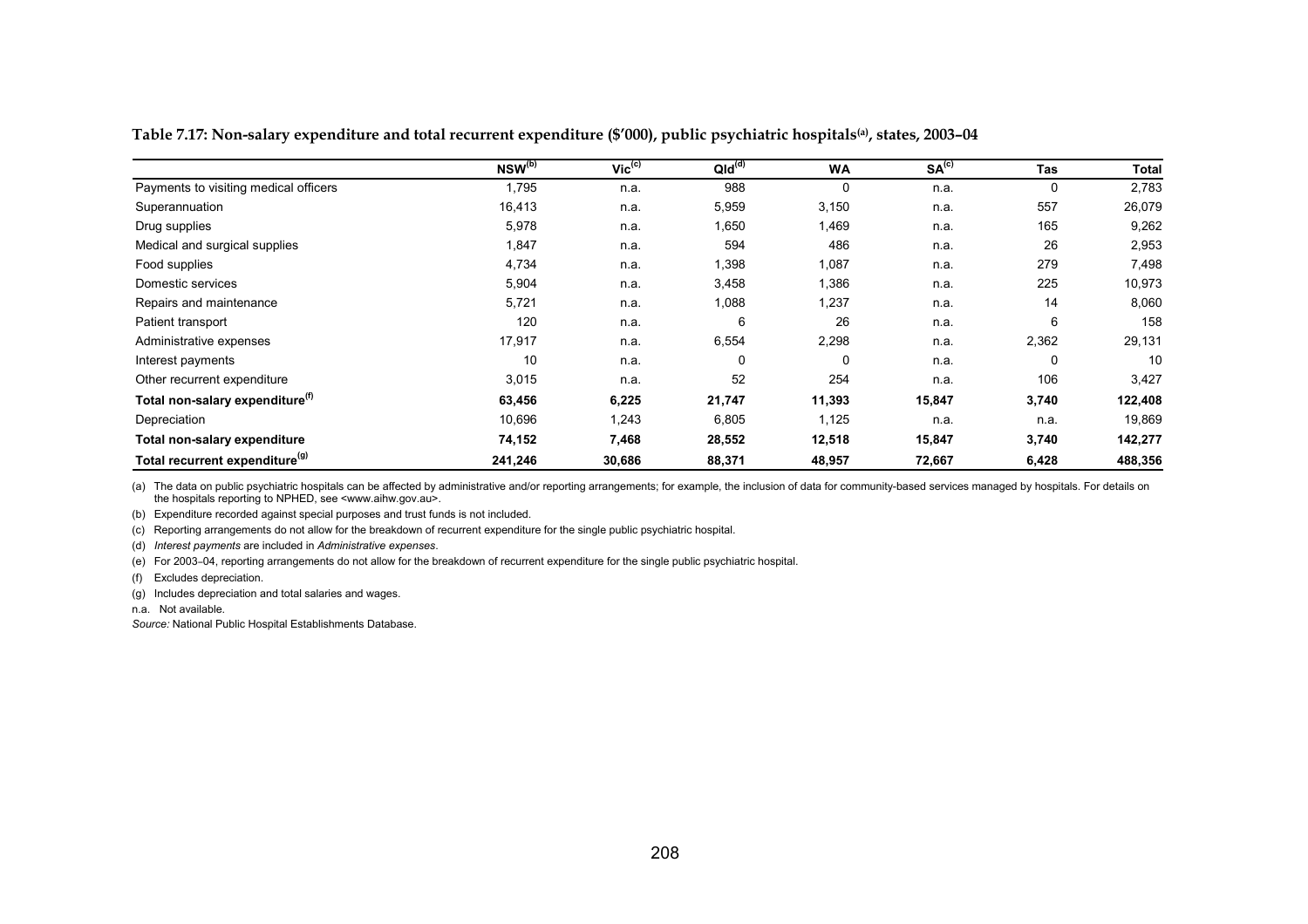### **Table 7.18: Revenue (\$'000), public psychiatric hospitals(a), states, 2003–04**

|                                | <b>NSW</b> | Vic   | Qld   | <b>WA</b> | SA    | Tas | Total  |
|--------------------------------|------------|-------|-------|-----------|-------|-----|--------|
| Patient revenue <sup>(b)</sup> | 10,115     |       | 3,387 | 964       | 2,365 | 545 | 17,376 |
| Recoveries                     | .431       | 897   | 34    | 324       |       |     | 2,691  |
| Other revenue <sup>(c)</sup>   | .588       | 488   | ,389  | 86        | 46    | 45  | 3,642  |
| <b>Total revenue</b>           | 13,134     | 1,385 | 4,810 | .374      | 2,411 | 595 | 23,709 |

(a) The data on public psychiatric hospitals can be affected by administrative and/or reporting arrangements; for example, the inclusion of data for community-based services managed by hospitals. For<br>details on the hospit

(b) Includes revenue for items such as pharmacy and ambulance, which may be considered as recoveries.

(c) Includes investment income, income from charities, bequests and accommodation provided to visitors.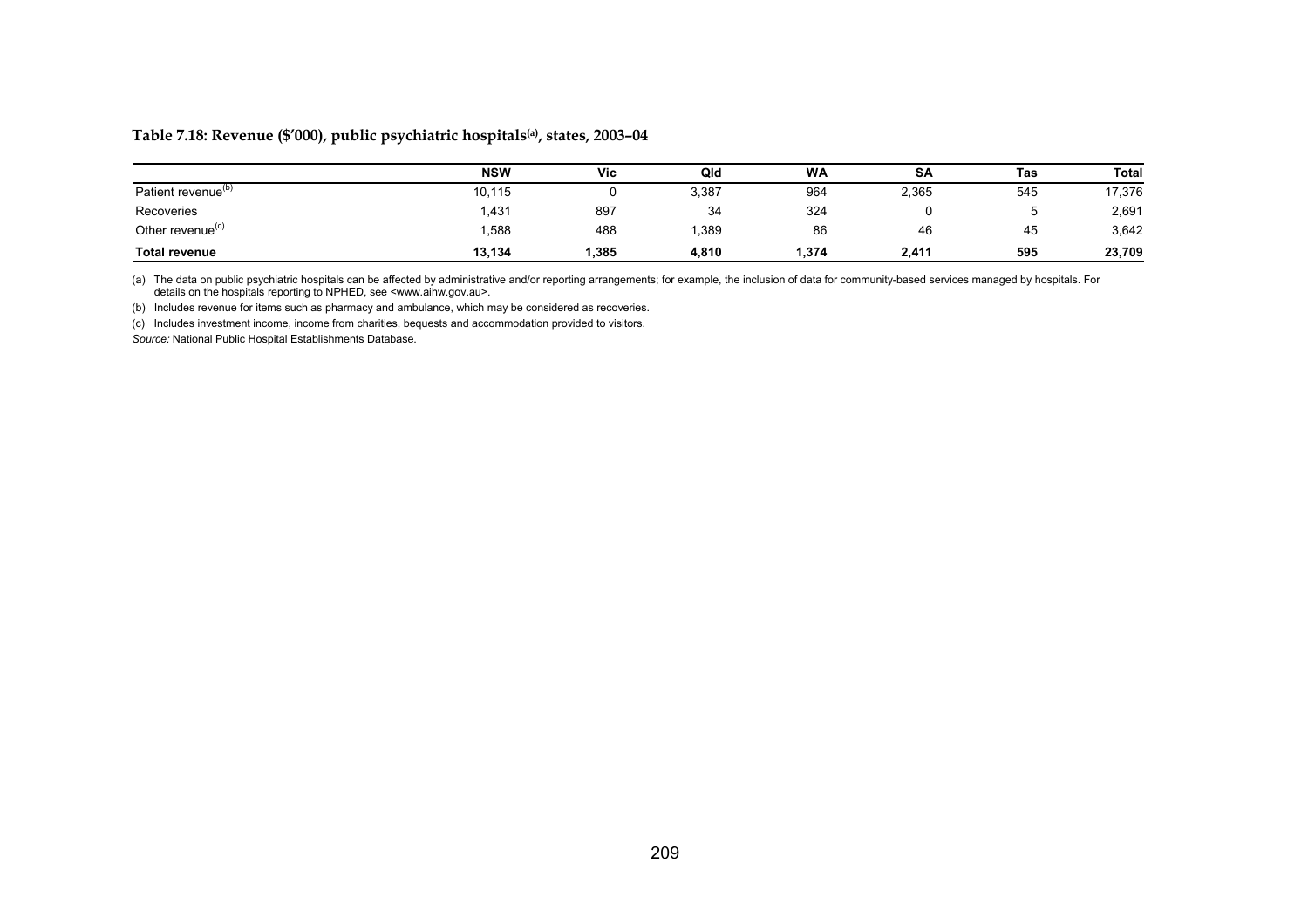### **Public acute hospitals**

In 2003–04 public acute hospitals provided 64.6% of the separations with specialised psychiatric care and 50.3% of the specialised psychiatric care days (Table 5.9). In 2003–04 there were 124 public acute hospitals with specialised psychiatric units or wards in Australia (Table 7.19).

New South Wales and Victoria had the largest number of public acute hospitals with specialised psychiatric units or wards (44 and 31 respectively). The majority of public acute hospitals with specialised psychiatric units or wards were located in major cities (68.5%).

In 2003–04 public acute hospitals reported an average of 17.4 available beds in psychiatric units and wards per 100,000 population. Of these beds, 76.0% were in hospitals in major cities. The largest number of these beds per 100,000 population was also in major cities (20.0 beds per 100,000 population).

### **Private psychiatric hospitals**

In 2003–04 private hospitals provided 22.5% of the separations with specialised psychiatric care and 19.3% of the specialised psychiatric care days (Tables 4.2 and 4.3). Private hospitals are designated by the ABS as psychiatric where they are licensed or approved as a private hospital by the relevant state or territory health authority and for which 50% or more of the total patient days were for psychiatric patients.

There were 25 private hospitals designated as psychiatric during 2003–04, with an average of 1,441 available beds (Table 7.20). Between 1999–00 and 2003–04, there was an increase in available private psychiatric hospital beds of 1.3% each year on average.

In 2003–04 the average number of FTE staff employed by private sector psychiatric hospitals was 1,672 (Table 7.21). There was an average annual increase of 1.6% between 1999–00 and 2003–04 (Table 7.9).

In 2003–04 recurrent expenditure in current prices for private psychiatric hospitals in Australia was \$162.1 million (Table 7.23). There was an annual increase in constant prices of 11.0% on average between 1999–00 and 2003–04 (from \$111.0 million to \$168.1 million) (Tables 7.9). The total revenue for private psychiatric hospitals for 2003–04 exceeded total expenditure, at \$190.4 million (Table 7.24).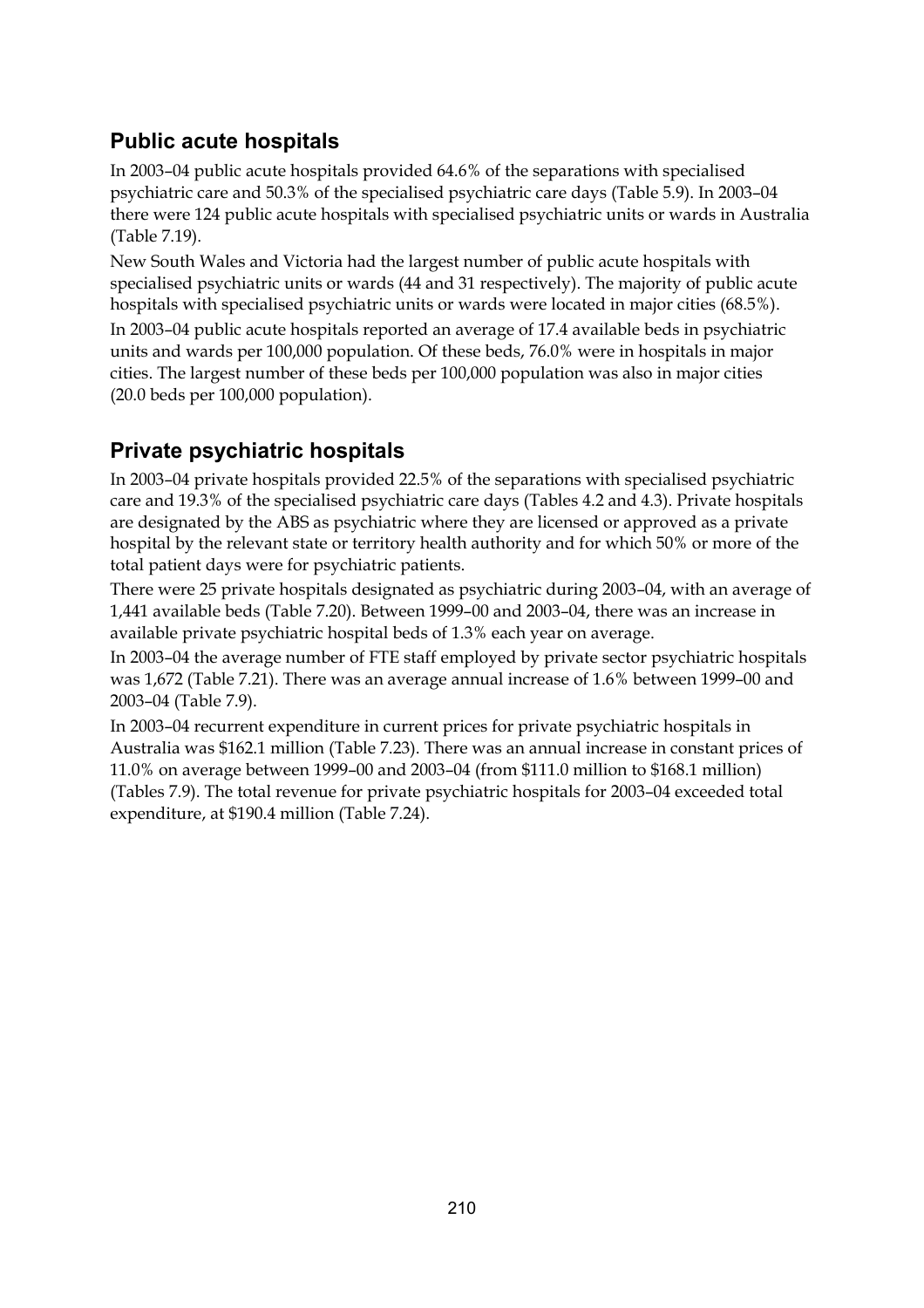|                                                        | <b>NSW</b>     | $Vic^{(b)}$ | Qld  | <b>WA</b>      | SA          | Tas                  | <b>ACT</b>      | <b>NT</b>     | <b>Total</b> |
|--------------------------------------------------------|----------------|-------------|------|----------------|-------------|----------------------|-----------------|---------------|--------------|
| Public acute hospitals with psychiatric units or wards |                |             |      |                |             |                      |                 |               |              |
| Major cities of Australia                              | 29             | 24          | 9    | 13             | 8           | $\sim$ 10 $\pm$      | $\overline{c}$  | $\sim$ $-$    | 85           |
| Inner regional                                         | 14             | 6           | 6    |                | 0           | $\overline{2}$       | $\sim$ $\sim$   | $\sim$ $-$    | 29           |
| Outer regional                                         |                |             | 3    | $\overline{c}$ | 0           |                      | $\sim$ $-$      |               | 9            |
| Remote and very remote                                 | 0              | 0           | 0    | 0              | 0           | 0                    | $\sim$          |               |              |
| <b>Total all regions</b>                               | 44             | 31          | 18   | 16             | 8           | 3                    | $\mathbf{2}$    | $\mathbf{2}$  | 124          |
| Available psychiatric beds                             |                |             |      |                |             |                      |                 |               |              |
| Major cities of Australia                              | 740            | 745         | 563  | 362            | 177         | $\sim$ 10 $\pm$      | 45              | $\sim$ $\sim$ | 2,632        |
| Inner regional                                         | 169            | 159         | 230  | 15             | 0           | 62                   | $\sim$ $\sim$   | $\sim$ $-$    | 635          |
| Outer regional                                         | $\overline{c}$ | 12          | 111  | 16             | $\mathbf 0$ | 24                   | $\sim$ $\sim$   | 25            | 190          |
| Remote and very remote                                 | 0              | 0           | 0    | 0              | 0           | $\sim$ 10 $\pm$      | $\sim$ $\sim$   | 6             | 6            |
| <b>Total all regions</b>                               | 911            | 916         | 904  | 393            | 177         | 86                   | 45              | 31            | 3,463        |
| Available beds per 100,000 population                  |                |             |      |                |             |                      |                 |               |              |
| Major cities of Australia                              | 15.5           | 20.7        | 28.1 | 26.3           | 16.1        | $\ddot{\phantom{1}}$ | 13.9            | $\sim$ $\sim$ | 20           |
| Inner regional                                         | 12.3           | 15.2        | 23.3 | 6.1            | 0           | 20.4                 | $\sim$ $\sim$   | $\sim$ $\sim$ | 15.3         |
| Outer regional                                         | 0.4            | 4.7         | 16.7 | 8.6            | $\mathbf 0$ | 14.8                 | $\sim$ $\sim$   | 23.1          | 9.3          |
| Remote and very remote                                 | $\mathbf 0$    | 0           | 0    | $\Omega$       | 0           | 0                    | $\sim$ 10 $\pm$ | 6.6           | 1.2          |
| <b>Total all regions</b>                               | 13.6           | 18.7        | 23.8 | 20.2           | 11.6        | 18                   | 13.9            | 15.6          | 17.4         |

**Table 7.19: Public acute hospitals with psychiatric units or wards(a), by Remoteness Area, states and territories, 2003–04** 

(a) The number of hospitals reported can be affected by administrative and/or reporting arrangements and is not necessarily a measure of the number of physical hospital buildings or campuses. For example, in 2003–04 New South Wales increased the number of reporting public hospital units without changing the number of actual facilities. For details on the hospitals reporting to NPHED, see <www.aihw.gov.au>.

(b) The count of hospitals in Victoria is a count of the campuses that report data separately to the National Hospital Morbidity Database.

(c) Rates are crude rates based on the estimated resident population at 30 June 2003.

. . Not applicable.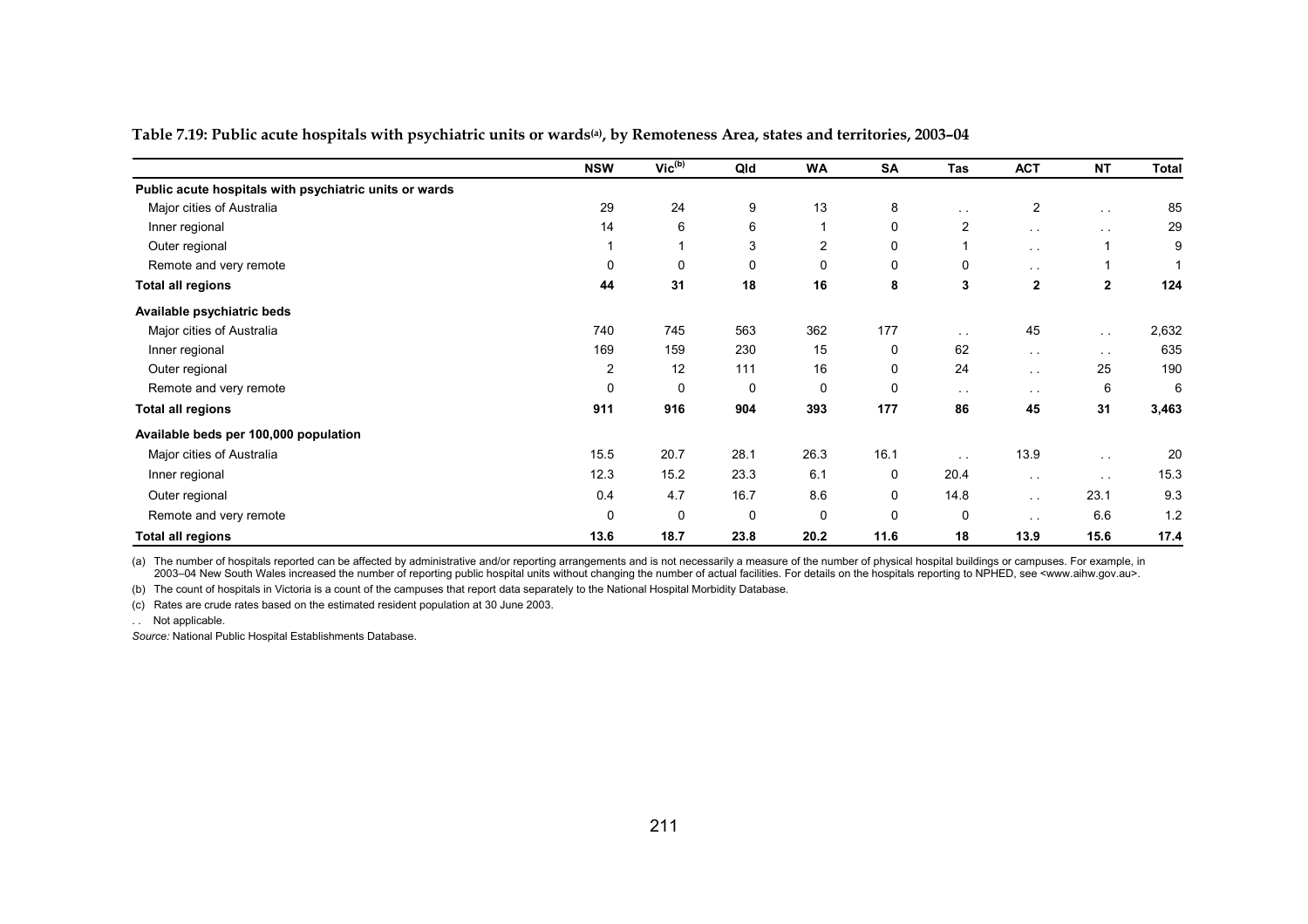#### **Table 7.20: Private psychiatric hospitals, available beds and available beds per 100,000 population, states(a), 2003–04**

|                                                      | <b>NSW</b> | Vic | Qld | . .<br>SА | <b>WA</b> | Tas  | Total <sup>(b)</sup> |
|------------------------------------------------------|------------|-----|-----|-----------|-----------|------|----------------------|
| Private psychiatric hospitals                        |            |     |     | n.a.      | n.a.      | n.a. | 25                   |
| Available beds <sup>(c)</sup>                        | 316        | 378 | 288 | n.a.      | n.a.      | n.a  | .441                 |
| Available beds per 100,000 population <sup>(d)</sup> |            |     |     | n.a.      | n.a.      | n.a  | 25                   |

(a) There were no private psychiatric hospitals in the Australian Capital Territory or the Northern Territory.

(b) Total includes figures not available.

(c) Average available beds.

(d) Rates are crude rates based on the estimated resident population at 31 December 2003.

n.a. Not available.

*Source:* Private Health Establishments Collection.

#### **Table 7.21: Full-time-equivalent staff(a), private psychiatric hospitals, states(b), 2003–04**

|                                            | <b>NSW</b> | <b>Vic</b> | Qld  | SA   | <b>WA</b> | Tas  | Total <sup>(c)</sup> |
|--------------------------------------------|------------|------------|------|------|-----------|------|----------------------|
| Salaried medical officers                  | 12         | n.a.       | n.a. | n.a. | n.a.      | n.a. | 24                   |
| Total nurses <sup>(d)</sup>                | 291        | 256        | 171  | n.a. | n.a.      | n.a. | 861                  |
| Diagnostic and allied health professionals | 49         | 56         | 29   | n.a. | n.a.      | n.a. | 151                  |
| Administrative and clerical staff          | 130        | 87         | 51   | n.a. | n.a.      | n.a. | 314                  |
| Domestic and other staff <sup>(e)</sup>    | 109        | n.a.       | n.a. | n.a. | n.a.      | n.a. | 322                  |
| Total staff <sup>(c)</sup>                 | 592        | 508        | 303  | n.a. | n.a.      | n.a. | 1,672                |

(a) Average full-time-equivalent staff.

(b) There were no private psychiatric hospitals in the Australian Capital Territory or the Northern Territory.

(c) Includes totals for services that were not able to provide data by staffing category.

(d) Includes *Nursing administrators, Nurse educators, Other registered nurses, Enrolled nurses, Student nurses, Trainee nurses, Other nursing staff* and *Other personal care staff* categories.

(e) Includes *Catering and kitchen, Domestic, Engineering and maintenance* and *Other categories*.

n.a. Not available.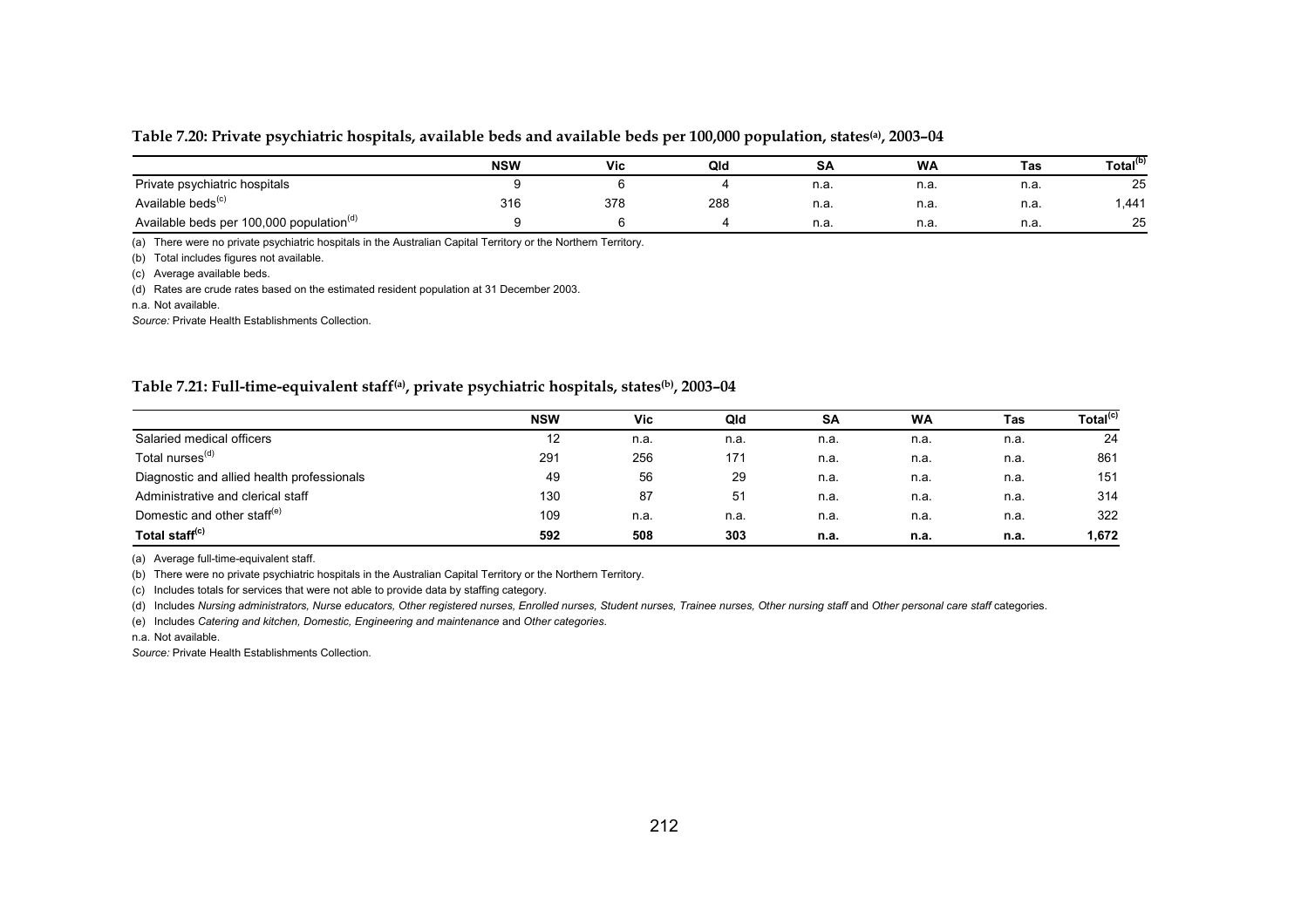### **Table 7.22: Salaries and wages expenditure (\$'000), private psychiatric hospitals, states(a), 2003–04**

|                                            | <b>NSW</b> | Vic    | Qld    | <b>SA</b> | <b>WA</b> | Tas  | Total <sup>(b)</sup> |
|--------------------------------------------|------------|--------|--------|-----------|-----------|------|----------------------|
| Salaried medical officers                  | 1,136      | n.a.   | n.a.   | n.a.      | n.a.      | n.a. | 2,290                |
| Total nurses <sup>(c)</sup>                | 18.399     | 14.290 | 11,086 | n.a.      | n.a.      | n.a. | 52,828               |
| Diagnostic and allied health professionals | 2,736      | 3,472  | 1,708  | n.a.      | n.a.      | n.a. | 8,954                |
| Administrative and clerical staff          | 5,768      | 4,521  | 2,572  | n.a.      | n.a.      | n.a. | 15,526               |
| Domestic and other staff <sup>(d)</sup>    | 3,735      | n.a.   | n.a.   | n.a.      | n.a.      | n.a. | 11,983               |
| Total salaries and wages <sup>(b)</sup>    | 31.773     | 27.072 | 17.480 | n.a.      | n.a.      | n.a. | 91,581               |

(a) There are no private psychiatric hospitals in the Australian Capital Territory or the Northern Territory.

(b) Includes total for services that were not able to provide salaries and wages data by staffing category.

(c) Includes Nursing administrators, Nurse educators, Other registered nurses, Enrolled nurses, Student nurses, Trainee nurses, Other nursing staff and Other personal care staff categories.

(d) Includes *Catering and kitchen*, *Domestic*, *Engineering and maintenance* and *Other* categories.

n.a. Not available.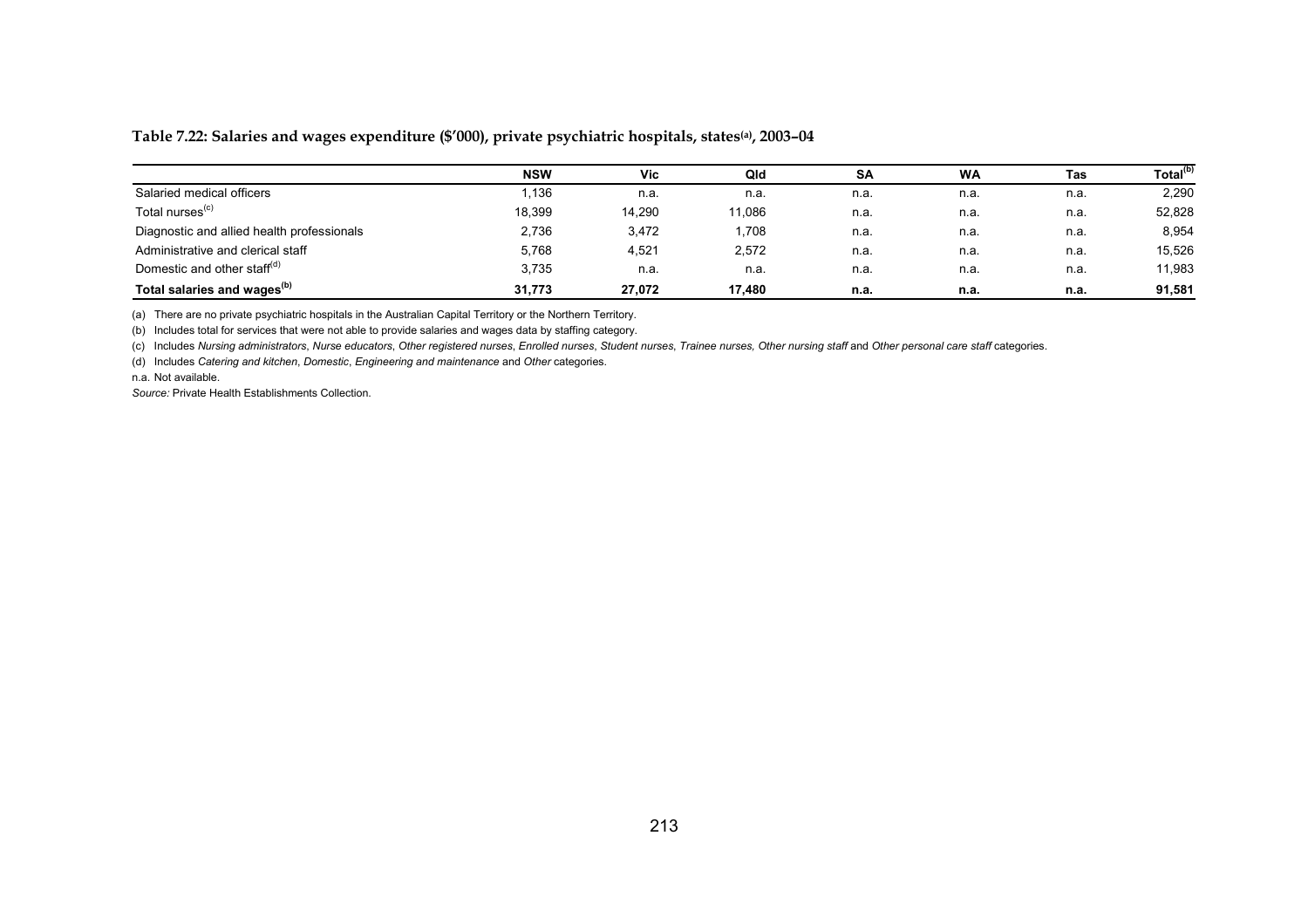|  |  |  | Table 7.23: Non-salary expenditure (\$′000), and total recurrent expenditure (\$′000), private psychiatric hospitals, states(a), 2003–04 |
|--|--|--|------------------------------------------------------------------------------------------------------------------------------------------|
|--|--|--|------------------------------------------------------------------------------------------------------------------------------------------|

|                                                                    | <b>NSW</b> | <b>Vic</b> | Qld    | SA   | <b>WA</b> | Tas  | Total   |
|--------------------------------------------------------------------|------------|------------|--------|------|-----------|------|---------|
| Superannuation                                                     | 2,587      | 2,350      | 1,349  | n.a. | n.a.      | n.a. | 7,814   |
| Payroll tax                                                        | 909        | 1,415      | 902    | n.a. | n.a.      | n.a. | 3,970   |
| On-costs excluding superannuation and payroll tax <sup>(c)</sup>   | 2,777      | 1,346      | 269    | n.a. | n.a.      | n.a. | 5,357   |
| Drug supplies                                                      | 1,274      | 463        | 357    | n.a. | n.a.      | n.a. | 2,263   |
| Medical and surgical supplies                                      | 157        | 154        | 144    | n.a. | n.a.      | n.a. | 512     |
| Surgically implanted prostheses and homograft items                | 0          | 0          | 0      | n.a. | n.a.      | n.a. | 0       |
| Food supplies                                                      | 1,742      | 1,401      | 787    | n.a. | n.a.      | n.a. | 4,807   |
| Domestic services                                                  | 844        | 792        | 622    | n.a. | n.a.      | n.a. | 2,971   |
| Repairs and maintenance                                            | 930        | 533        | 475    | n.a. | n.a.      | n.a. | 2,439   |
| Patient transport                                                  | n.p.       | n.p.       | n.p.   | n.a. | n.a.      | n.a. | 106     |
| Administrative expenses                                            | 9,070      | 7,894      | 3,603  | n.a. | n.a.      | n.a. | 24,417  |
| Interest payments                                                  | 192        | 0          | 9      | n.a. | n.a.      | n.a. | 380     |
| Contract services (excluding medical practitioners)                | 3,471      | 2,012      | 3,206  | n.a. | n.a.      | n.a. | 10,107  |
| Other recruitment expenditure                                      | n.a.       | $\Omega$   | n.a.   | n.a. | n.a.      | n.a. | 312     |
| Total non-salary expenditure <sup>(d)</sup>                        | 24,046     | 18,364     | 11,956 | n.a. | n.a.      | n.a. | 65,455  |
| Depreciation                                                       | 1,699      | 1,595      | 795    | n.a. | n.a.      | n.a. | 5,030   |
| Total non-salary expenditure including depreciation <sup>(d)</sup> | 25,745     | 19,959     | 12,751 | n.a. | n.a.      | n.a. | 70,485  |
| Total recurrent expenditure <sup>(b)</sup>                         | 57,518     | 47,031     | 30,231 | n.a. | n.a.      | n.a. | 162,066 |

(a) There are no private psychiatric hospitals in the Australian Capital Territory or the Northern Territory.

(b) Includes total for services which were not able to provide data by recurrent expenditure category.

(c) Includes workers compensation premiums, uniforms and personal costs.

(d) Excludes depreciation.

n.a. Not available.